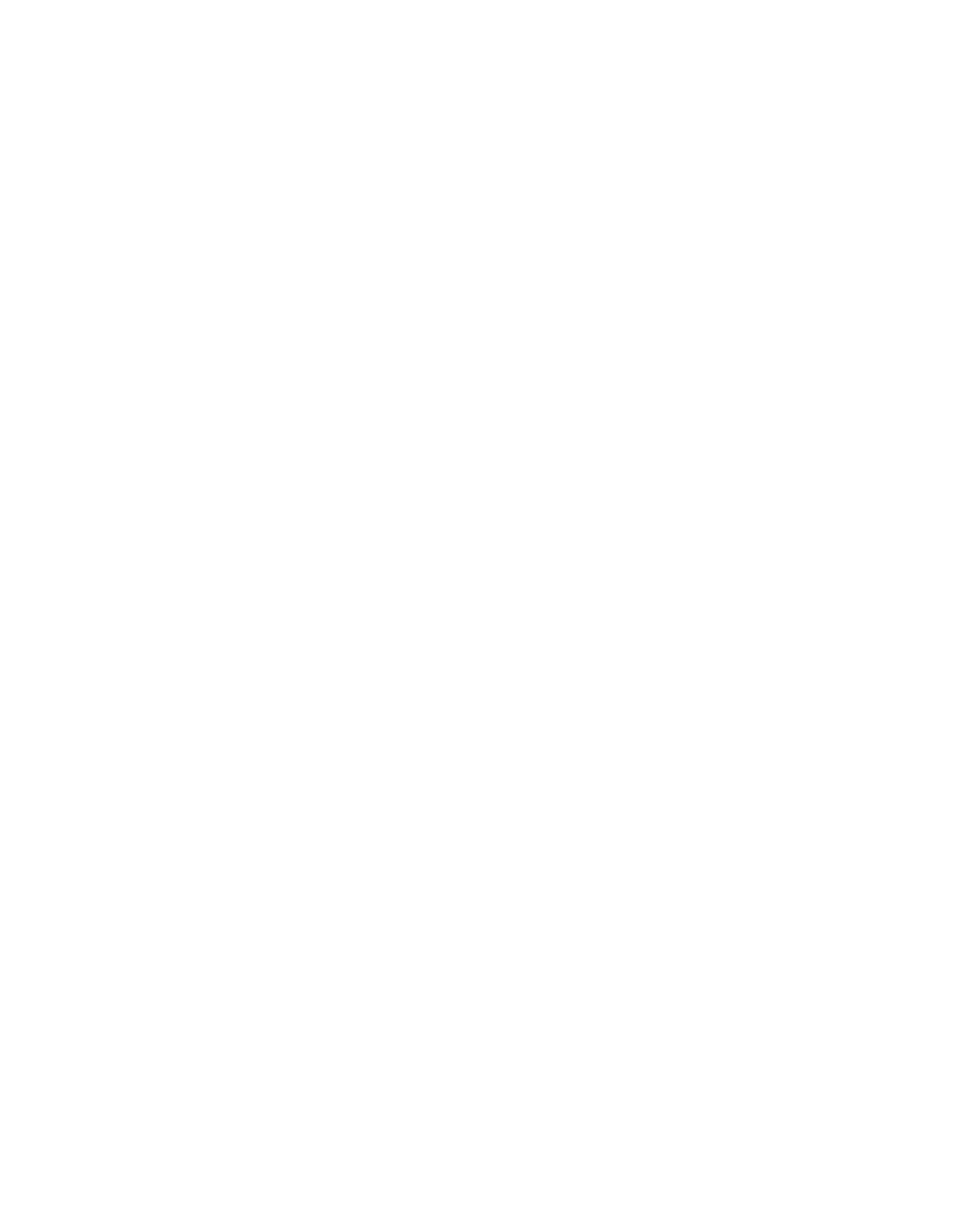

# **5.3 GEOLOGY AND SOILS**

This section evaluates the geologic and seismic conditions within the City of Lake Forest and evaluates the potential for geologic hazard impacts associated with implementation of the proposed project. Information in this section is based on the following documentation:

- *Geotechnical Investigation for Portola Center North Tentative Tract No. 17300, Lake Forest, California*, prepared by Geocon, Inc., dated April 16, 2013 (refer to Appendix 11.3, *Geotechnical Assessment*);
- *Geotechnical Investigation for Portola Center South Tentative Tract No. 15353, Lake Forest, California*, prepared by Geocon, Inc., dated July 6, 2012 (refer to Appendix 11.3, *Geotechnical Assessment*);
- *Addendum to Geotechnical Investigation for Portola Center South Tentative Tract No. 15353, Lake Forest, California*, prepared by Geocon, Inc., dated April 1, 2013 (refer to Appendix 11.3, *Geotechnical Assessment*);
- *Verdura 40/60 Retaining Wall Feasibility Design and Response to Plan Review Comments from the City of Lake Forest* (for Tentative Tract Map Number 17300)*,* prepared by Soil Retention Designs, Inc., dated August 10, 2012 (refer to Appendix 11.3, *Geotechnical Assessment*);
- *Verdura 40/60 Retaining Wall Feasibility Design and Response to Plan Review Comments from the City of Lake Forest* (for Tentative Tract Map Number 15353)*,* prepared by Soil Retention Designs, Inc., dated August 10, 2012 (refer to Appendix 11.3, *Geotechnical Assessment*);
- *City of Lake Forest General Plan* (June 1994); and
- *City of Lake Forest Municipal Code*.

# **5.3.1 EXISTING SETTING**

### **GEOLOGIC SETTING**

The site is part of a larger structurally geologic complicated area of southern California. The regional structure of the area is dominated by homoclinal structure dipping to the southwest and south that involves a full range of clastic sedimentary rocks and layered volcanic rocks present from late the Jurassic to late Miocene period.

The study area comprises a part of the southwestern flank of the Santa Ana Mountains, which is a portion of the Peninsular Range province of southern California. A sequence of Tertiary-age sedimentary rocks, including the Topanga, Puente, and Capistrano Formations, as well as younger sediments, were deposited in a marine basin that was subsequently faulted and downwarped during later Miocene time into a north-trending structural trough known as the Capistrano Embayment. The embayment extended north to the Santa Ana Mountains and received a thick sequence of sediments. Broad, gentle folding, complex north-south faulting, and regional uplift in the last 4 million years then brought these bedrock units to the surface. At present, the bedrock formations are locally capped by Quaternary surficial units including Terrace Deposits, alluvium, colluvium, topsoil, landslide debris, and man-made engineered fill and undocumented fill.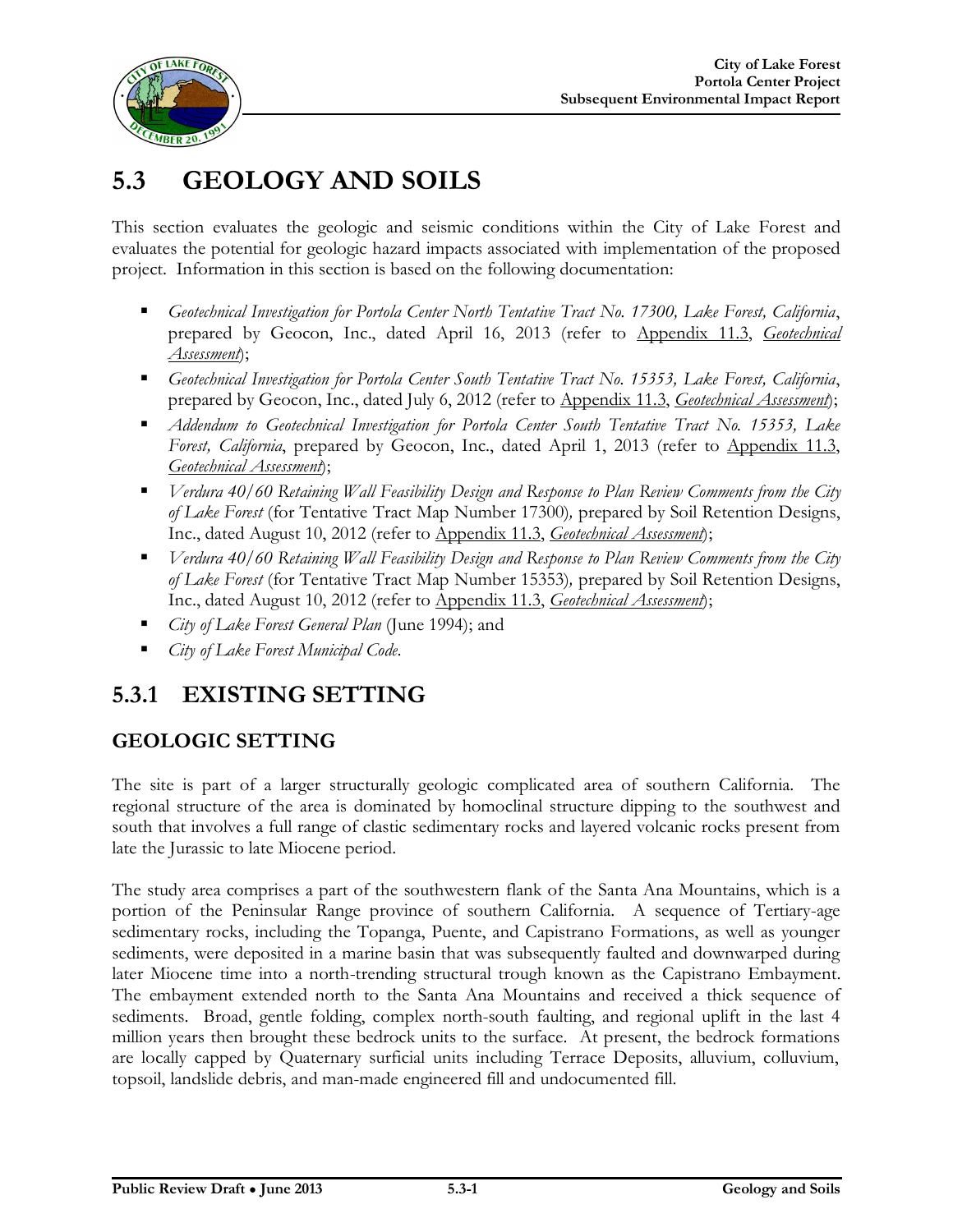

The oldest rocks in the area, the Jurassic units, are exposed at the higher elevations of the Santa Ana Mountains. Often referred to as the basement complex or subjacent series, the Bedford Canyon Formation and the Santiago Peak Volcanic or Mesozoic Metavolcanic Rocks are generally mildly metamorphosed, complexly structured rocks, which supplied most of the material for the younger sedimentary formational units overlying them to the west.

Faults in the region displace rocks at least as late as the Miocene and probably younger. The Cristianitos fault extends adjacent to the western boundary of the property, and is structurally the most significant fault in the local region. However, the Cristianitos fault is considered inactive from a seismicity standpoint.

Based on review of the California Division of Mines and Geology reports and maps and reports and maps prepared by Pacific Soils Engineering, Inc., 1 the Portola Hills area is and was underlain by several large landslide complexes. The nearest remaining large landslide to the site is located to the north within the Whiting Ranch Wilderness Park. The landslides in the local area have been heavily altered by erosion and are likely related to periods of significantly higher rainfall during the geologic time period of the Wisconsin Glacial Episode. Movement may have been initiated by seismic activity. Similar landslides in South Orange County have been dated by radiocarbon methods at 10,000 to 17,000 years before present. Most major bedrock landslides in the vicinity have failed as block-glide landslides in stratified siltstone and shale layers within the La Vida and Soquel members of the Puente Formation, and because of a regional southwest dip, most of the landslides are on west to southwesterly facing slopes.

The primary geologic unit encountered on the site is the upper Miocene-age Puente Formation which has been regionally subdivided into four members based on its type section in the Puente Hills. The basal unit is the La Vida member consisting of deep marine shale, mudstone, and thin turbidite sandstone beds. The Soquel member conformably overlies the La Vida member and consists of interfingering<sup>2</sup> siltstone and graded sandstone layers. The next member in the sequence is the Yorba consisting of fine-grained deposits of siltstone and mudstone. The upper member consists of the Sycamore Canyon composed of a wide variety of soils consisting of mudstone, sandstone, and conglomerate beds. The lower three members of the Puente Formation are present on the project site.

#### **SOIL AND GEOLOGIC CONDITIONS**

Seven surficial soil types and four geologic formations have been mapped or were encountered during the geotechnical investigation. The surficial units consist of undocumented fill, previously placed engineered fill, topsoil, alluvium, colluvium, landslide debris, and Terrace Deposits. Formational units include the Oso member of the late Miocene- to early Pliocene-age Capistrano Formation, the Yorba, Soquel and La Vida members of the late Miocene-age Puente Formation, and the early Miocene-age Topanga Formation. The formational and surficial units are discussed below in order of increasing age.

 <sup>1</sup> Pacific Soils Engineering, Inc., *Preliminary Plan Review, Vesting Tentative Tract No. 15353, Portola Hills, County of Orange, California,* November 5, 1996. This report is incorporated by reference into the Portola Center Geotechnical Investigations that were prepared by Geocon, Inc.

<sup>2</sup> Interfingering occurs when sedimentary rocks laterally change from one type to another in a zone with the two types for interpenetrating edges.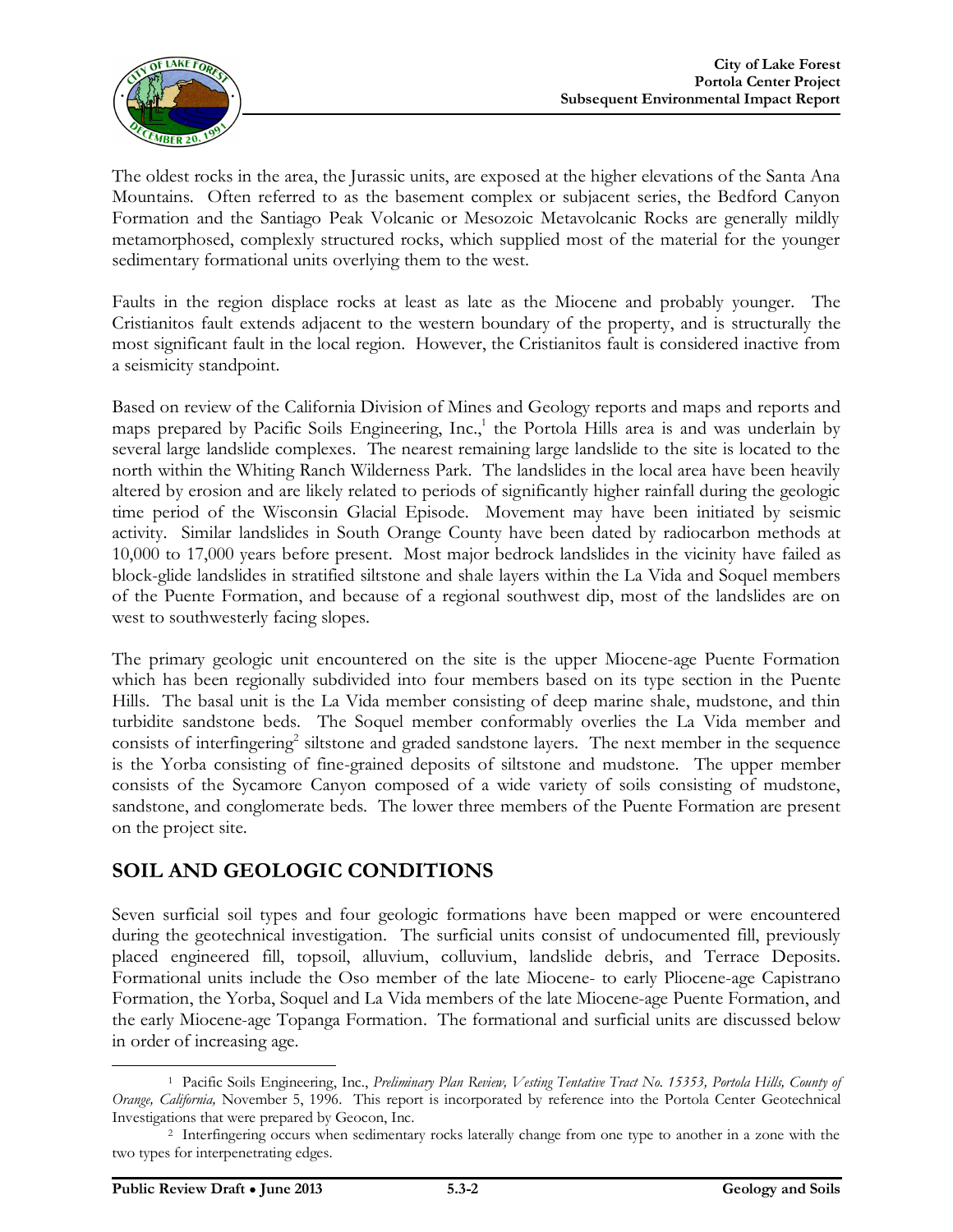

# **Undocumented Fill (afu)**

In general, the undocumented fill consists of loose, damp to moist, silt and sand with rock fragments and cobbles. In addition, scattered boulders of cemented formational material and concrete with a maximum size of 3 to 4 feet in diameter are present at the surface in the central portion of the site. In its present condition, the undocumented fill soil is not suitable for support of additional fill or structures and remedial grading will be necessary. Undocumented fill is generally suitable for reuse as compacted fill.

### **Engineered Artificial Fill (afe)**

Previously placed engineered fill underlies the sheet-graded areas of the site. Field investigations for the project site confirm the reported extent, depth, and suitability of the existing fill soil and geologic conditions. In general, previously placed fill consists of silty and clayey sand, silt, and clay, contains gravel- to cobble-size rock fragments, and varies from less than 5 feet to a maximum reported thickness of approximately 130 feet. The majority of the previously placed fill appears to be suitable in its present condition for the support of additional compacted fill and structural loads; however, the upper 3 to 5 feet of the soil has been disturbed due to discing, vegetation, and burrowing animals. Partial removal and recompaction of previously placed fill exists within the site.

### **Topsoil (Unmapped)**

Topsoil is present as a thin veneer overlying the natural, ungraded slopes, and bedrock materials across the site. The topsoil has an average thickness of approximately 2 to 3 feet based on exploratory excavations performed for the project. The topsoil consists of soft to stiff, loose to medium dense, dry to slightly moist, dark brown, porous, sandy clay to clayey sand with varying amounts of roots and rootlets. Due to the relatively thin thickness and discontinuity of these deposits, the topsoil is not shown on the Geologic Map in Appendix 11.3.

### **Alluvium (Qal)**

Alluvium is stream-deposited material found in the canyon drainages and generally varies in thickness depending on the size of the canyon and extent of the drainage area. The alluvium consists of firm to stiff, light to dark brown, sandy clay and loose to medium dense, silty to clayey sand. The thickness of the alluvium encountered at the site ranges from approximately 4 feet to more than 10 feet. Alluvial deposits may be deeper in the bottom of the drainages along the southern, eastern, and western margins of the site.

#### **Colluvium (Qcol)**

Colluvium, derived from weathering of the underlying bedrock materials at higher elevations and deposited by gravity and sheet-flow, is present on the side slopes of canyons and the upper portions of the canyon drainages. The colluvium is generally stiff to hard, dry to moist, light to dark brown, sandy clay, and loose to medium dense, clayey to silty sand and clayey silt. The thickness of colluvium generally ranges from approximately 2 to 5 feet. Due to the relatively thin thickness and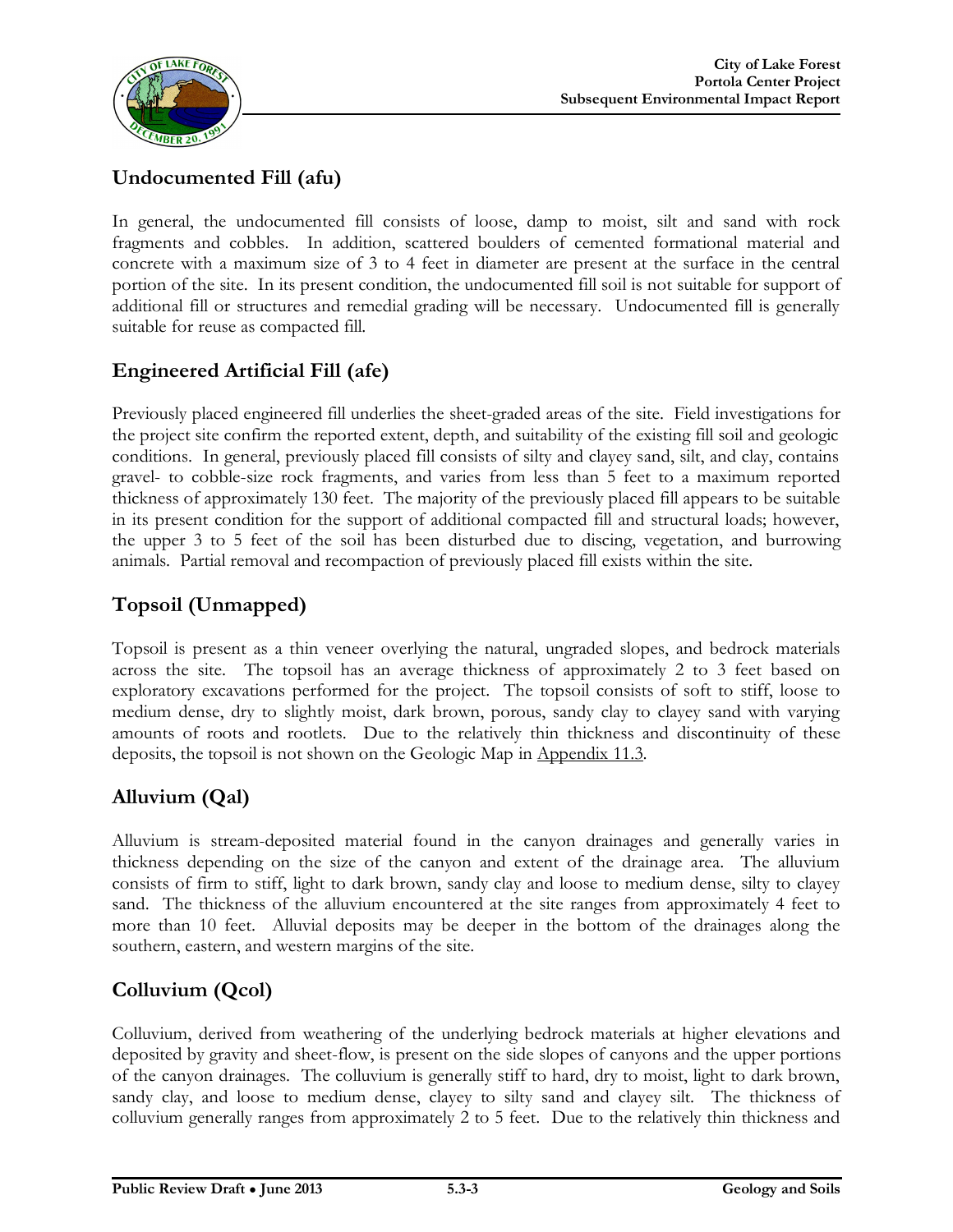

discontinuity of the deposits, only the larger areas of colluvium are shown on the Geologic Map; refer to Appendix 11.3.

### **Landslide Debris (Qls)**

Two areas of recent landslide debris exist within the south site and five areas exist within the north site. The landslides have generally occurred within the thinly bedded siltstone and claystone layers of the La Vida and Soquel members of the Puente Formation. The landslide debris encountered during the geotechnical investigation varied from a few feet to about 16 feet thick and consisted of a mixture of discontinuous rock clasts within a matrix of silt and sand. The landslides are located along the lower portions of the canyon drainages. Landslide debris is not suitable for the support of compacted fill or structures in its present condition and may be subject to further slope instability.

# **Terrace Deposits (Qt)**

Holocene- to Pleistocene-age, fluvial-derived Terrace Deposits are located on the southwestern portion of the site and the southeastern margins of the site. The deposits generally consist of medium dense to dense, damp to moist, brown to yellowish brown, silty sand with gravel and cobble size material. Localized areas within this unit have been reported to have cemented zones. In addition, loose sand and gravel layers are known to exist. The granular dense portions of the Terrace Deposits typically exhibit favorable shear strength and "very low" to "low" expansive characteristics (expansion index of 50 or less). The Terrace Deposits are generally suitable for the support of compacted fill and structural loads. However, layers of loose sand and gravel may be subject to raveling and erosion where exposed on slopes, and may be prone to settlement.

#### **Capistrano Formation-Oso Member (Tco)**

Late Miocene- to early Pliocene-age Oso Member of the Capistrano Formation is located along the natural slopes on the western portion of the site and natural slopes within Whiting Ranch. The Capistrano Formation is in high-angle fault contact with the older Puente Formation along the Cristianitos Fault in the western portion of the site. The Oso Member of the Capistrano Formation generally consists of fine- to medium-grained sandstone that is white to light yellowish brown, poorly bedded to massive, and weakly to moderately cemented. In general, the sediments of the Oso Member exhibit favorable shear strength and "very low" to "medium" expansion characteristics (expansion index of 90 or less). The Capistrano Formation is suitable for the support of compacted fill and structural loads. Oversize material may be generated from this unit during excavation because of matrix cementation. The Capistrano Formation is suitable for the support of compacted fill and structural loads. Oversize material may be generated from this unit during excavation because of matrix cementation.

#### **Puente Formation-Yorba Member (Tpy)**

The upper Miocene-age Yorba Member of the Puente Formation is exposed on the north portion of the project site at the top and along the west side of the ridge south of Glenn Ranch Road. This unit is the highest member in the sequence within the Puente Formation exposed on the site. The Yorba Member conformably overlies the older Soquel Member of the Puente Formation. The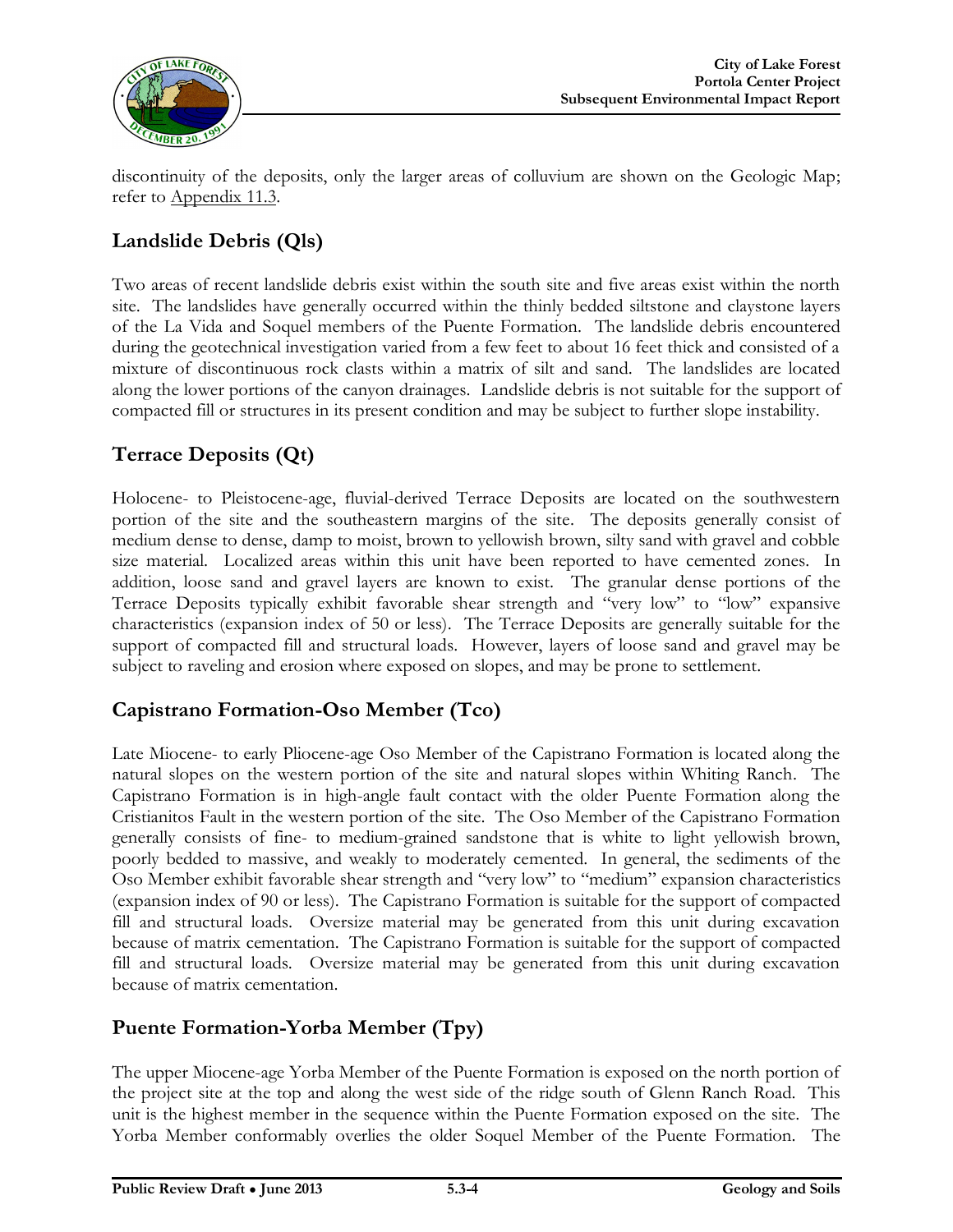

contact between the two members is generally dipping from south to west. The Yorba Member typically consists of light olive to grayish brown, thinly bedded, moderately indurated, sandy to clayey siltstone. Some of the beds contain high concentrations of evaporate minerals such as carbonates and gypsum. A thin, light gray ash bed was also present approximately 2 inches thick.

In general, the sediments of the Yorba Member of the Puente Formation exhibit low to moderate shear strength and "medium" to "high" expansion characteristics (expansion index of 51 to 130). The Yorba Member is suitable for the support of compacted fill and structural loads. The La Vida Member contains minerals that may be corrosive to steel or concrete.

# **Puente Formation-Soquel Member (Tps and Tps-slt)**

The upper Miocene-age Soquel Member of the Puente Formation is exposed on the majority of the natural exposures on the site and is the middle member in the sequence. The Soquel Member conformably overlies the older La Vida Member of the Puente Formation. The contact between the two members is generally dipping from south to west. The Soquel Member consists of white to light yellowish brown, massively bedded, weakly to moderately cemented, fine- to coarse-grained (arkosic) sandstone (Tps) and thinly bedded diatomaceous shale and siltstone (Tps-slt). The sandstone portions of this unit are exposed in cut slopes along Glenn Ranch Road and on the lower portions of the natural slopes on the south and western portions of the site. Siltstone layers were observed to interfinger within this unit.

Where exposed within existing cut and natural slopes, the sandstone portions of the Soquel Member (Tps) have been stable, but have been subject to minor raveling and erosion. In general, the granular sediments of the Soquel Member exhibit favorable shear strength and "very low" to "low" expansion characteristics (expansion index of 50 or less). The Soquel Member sandstone is suitable for the support of compacted fill and structural loads. The sandstone is moderately to well cemented and oversize material may be generated in this unit during grading operations because of matrix cementation.

The siltstone portions of the Soquel Member (Tps-slt) exhibit relatively low to moderate shear strength and "medium" to "high" expansion characteristics (expansion index of 51 to 130). The siltstone unit of the Soquel Member is suitable for the support of compacted fill and structural loads; however, stability fills will be required where siltstone is exposed in cut slopes. This unit is typically prone to slope instability and has been subject to slope failures and landslides.

### **Puente Formation-La Vida Member (Tplv)**

The late Miocene-age La Vida Member of the Puente Formation is present on the natural slope areas on the southeastern portion of the site and east of Saddleback Ranch Road in natural and partially graded slopes. The La Vida Member is conformably overlain by the younger Soquel Member. The contact between the two siltstone members is generally dipping from south to west and is sometimes difficult to distinguish. The La Vida Member typically consists of interbedded siltstone, shale, claystone, and sandstone beds. Deeper within the formation, the siltstone beds are generally unoxidized, very dark gray, well indurated, and shaley. Some of the claystone beds encountered in the borings have been subject to bedding plane shearing and are weak. The La Vida Member is prone to slope instability and has been subject to slope failures and landsliding.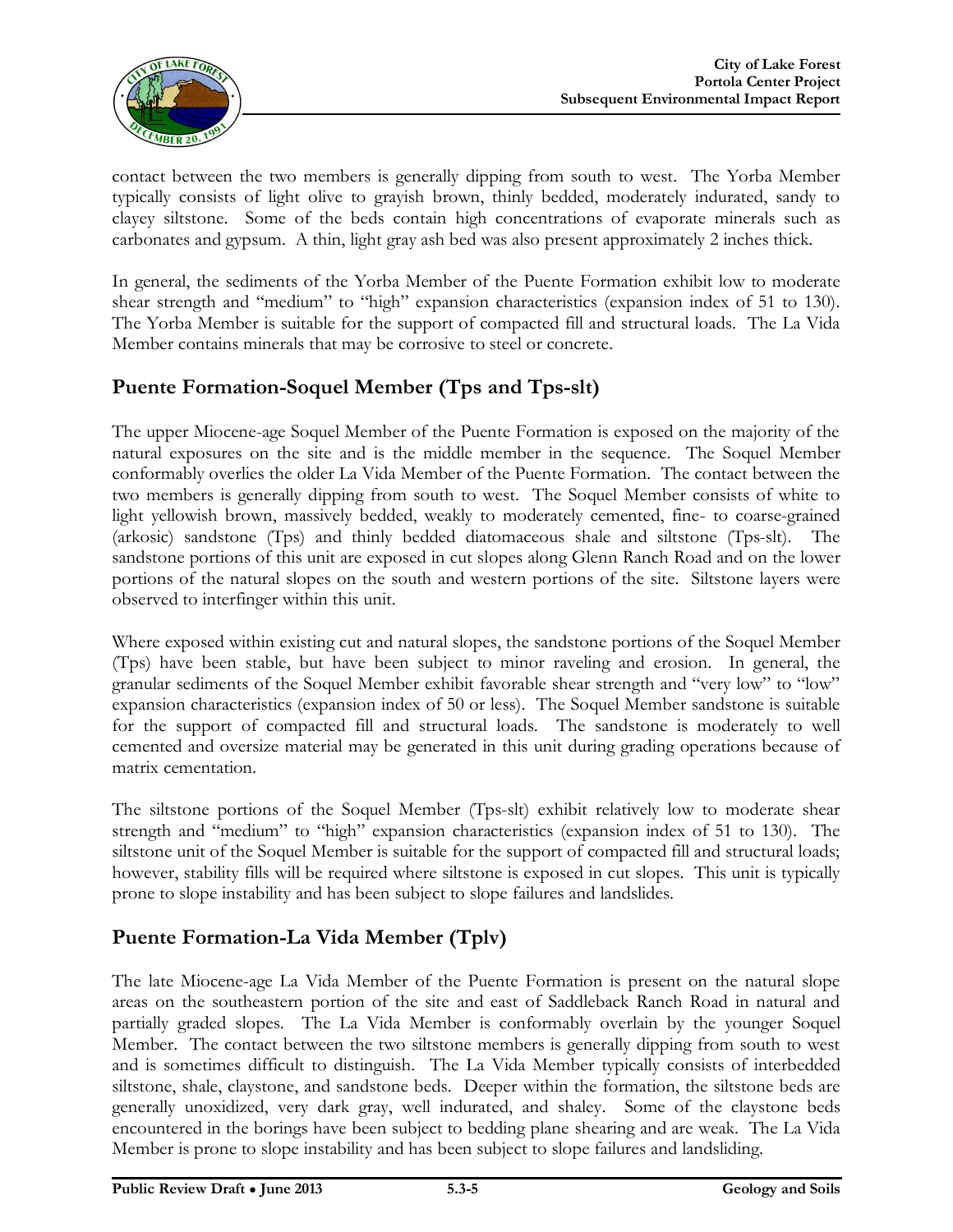

In general, the sediments of the La Vida Member of the Puente Formation exhibit low to moderate shear strength and "medium" to "high" expansion characteristics (expansion index of 51 to 130). The La Vida Member is suitable for the support of compacted fill and structural loads; however, stability fills should be constructed where the La Vida Member is exposed in cut slopes. The unit has locally been subject to deep weathering and slope creep. Deeply weathered and creep-affected areas are compressible and should be removed during remedial grading in areas to receive compacted fill or structural loads. The La Vida Member also contains minerals that may be corrosive to steel or concrete.

# **Topanga Formation (Tt)**

The middle Miocene-age Topanga Formation is mapped in the southeast margins of the site underlying the La Vida Member of the Puente Formation. This unit typically consists of moderately to well cemented, fine- to medium-grained sandstone.

# **GEOLOGIC STRUCTURE**

The geologic structure within the project area is characterized by a series of regional fault blocks within the Tertiary-age sedimentary units, which have been tilted generally to the south and west to form dipping bedding. Within the north site, bedding attitudes observed within formational materials encountered during the investigation range from 13 to 43 degrees generally dipping from south to west with most dips ranging 17 to 28 degrees from horizontal. In the south site, bedding attitudes observed within formational materials encountered during the investigation range from 2 to 33 degrees generally dipping from south to west with most dips ranging 10 to 25 degrees from horizontal. Bedding plane shear (BPS) dips and directions tend to be more variable when measured within each borings but are believed to be generally parallel to bedding when compared regionally between borings. However, BPS is commonly discontinuous between adjacent borings.

The granular portions of the sandstone formational units within the Puente and Capistrano Formations (Tps and Tco) are typically massive to poorly bedded. The interbedded siltstone and sandstone units within the Puente Formation (Tplv) and the siltstone units of the Soquel Member (Tps-slt) typically are thinly bedded (less than 2 inches) and are frequently jointed or fractured. Sheared claystone beds exist within the siltstone units, generally along bedding (referred to as bedding plane shears) and frequently with "out-of-slope" orientations. Shear zones create a possibility for slope instability.

The Cristianitos Fault extends along the western portions of the site, juxtaposing the underlying Puente Formation with the younger Oso Member of the Capistrano Formation. Dips should be expected to be considerably steeper in the vicinity of the Cristianitos Fault. Fault strands and shear zones encountered during previous grading operations at several locations on the site were mapped previously.

### **GROUNDWATER**

The California Division of Mines and Geology Seismic Hazard Evaluation of the El Toro 7.5 Minute Quadrangle indicates that the site is not located within a groundwater basin. The site is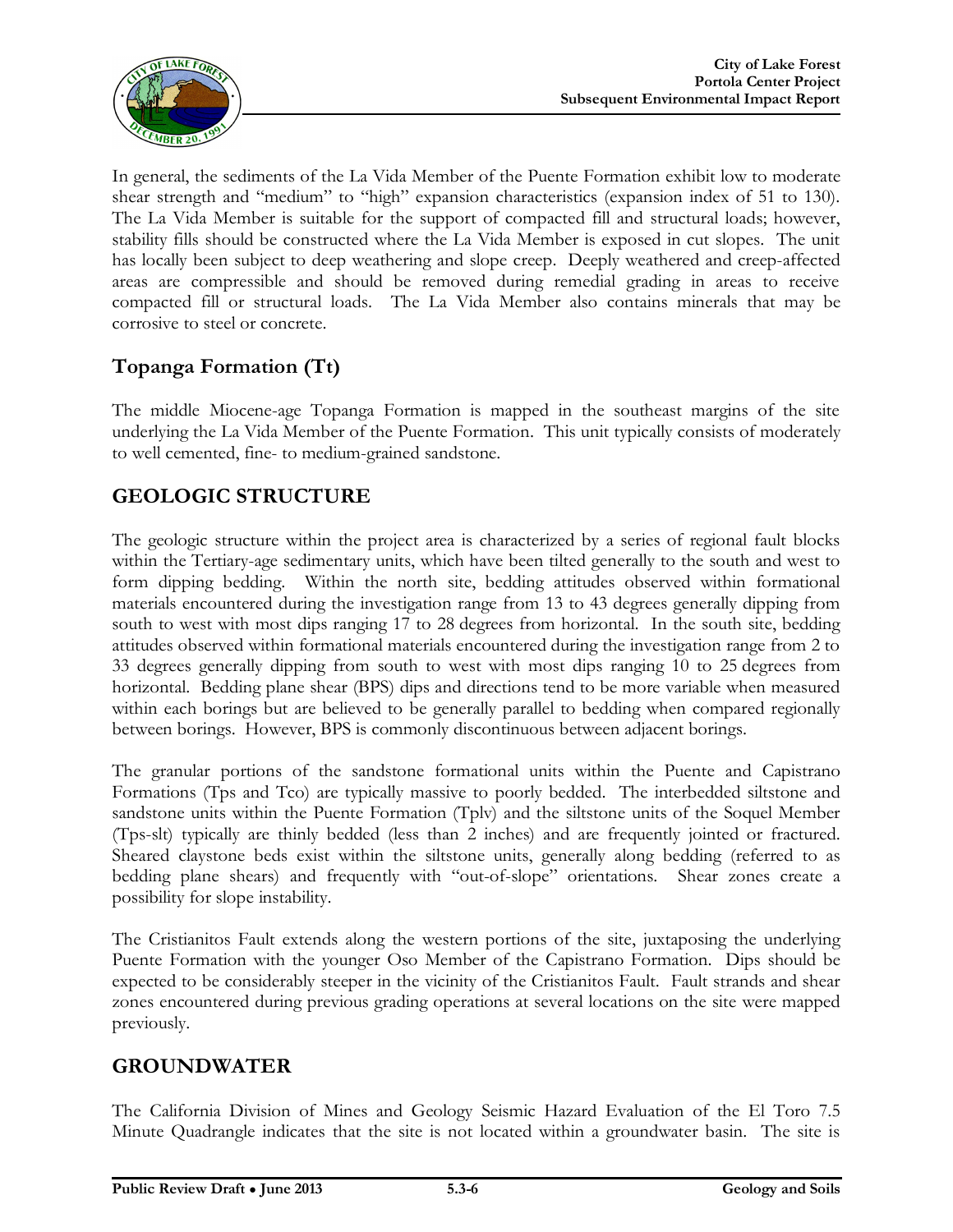

located within the southern portion of Portola Hills and is underlain by bedrock units that are not considered water bearing. Groundwater information presented in this document is generated from data collected in the early 1900s to present.

With the exception of the existing debris basin and drainage structure located on the northwest portion of the site, surface water, such as seeps, springs, or phreatophytes within the existing drainages were not observed. A static groundwater table was not encountered in the exploratory excavations performed during the site investigation. However, localized layers of seepage were encountered within the exploratory borings. It is not uncommon for groundwater seepage conditions to develop where none previously existed due to the permeability characteristics of the geologic units encountered on site. During the rainy season, perched water conditions are likely to develop within the drainage areas that may require special consideration during grading operations. Groundwater elevations are dependent on seasonal precipitation, irrigation, and land use, among other factors, and vary as a result.

### **GEOLOGIC HAZARDS**

#### **Faulting**

The numerous faults in Southern California include active, potentially active, and inactive faults. The criteria for these major groups are based on criteria developed by the California Division of Mines and Geology (CDMG) (now called the California Geological Survey [CGS]). By definition, an active fault is one that has had surface displacement within Holocene time (about the last 11,000 years). A potentially active fault has demonstrated surface displacement during Quaternary time (approximately the last 1.6 million years), but has had no known Holocene movement. Faults that have not moved in the last 1.6 million years are considered inactive. Based on the CGS Seismic Hazards Map, the site is not located within a State of California Earthquake Fault Zone.

Active or potentially active faults with the potential for surface fault rupture are not known to pass directly beneath the site. Therefore, the potential for surface rupture due to faulting occurring beneath the site during the design life of the project site is considered low. However, the project site is located in the seismically active Southern California region, and could be subjected to moderate to strong ground shaking in the event of an earthquake on one of the many active Southern California faults.

The San Joaquin Hills Thrust, located approximately 5½ miles west of the site, is the closest known active fault. The San Joaquin Hills Thrust is a recently discovered blind thrust fault (fault with no surface expression) having an expected maximum earthquake magnitude (Mw) of 7.1. The fault extends roughly between Huntington Beach and Dana Point, is not exposed at the ground surface, and is typically identified at depths greater than 3 kilometers. This fault and other blind thrust faults are not exposed at the surface and do not present a potential surface fault rupture hazard; however, these active features are capable of generating future earthquakes and ground shaking.

The Cristianitos Fault has been mapped extending along the western margins of the site. The fault was encountered within the fault trench (FT-1) excavated as a part of the Geotechnical Investigations; refer to Appendix 11.3. The fault offsets the Oso Member of the Capistrano Formation and the Soquel Member of the Puente Formation. The fault trends roughly north and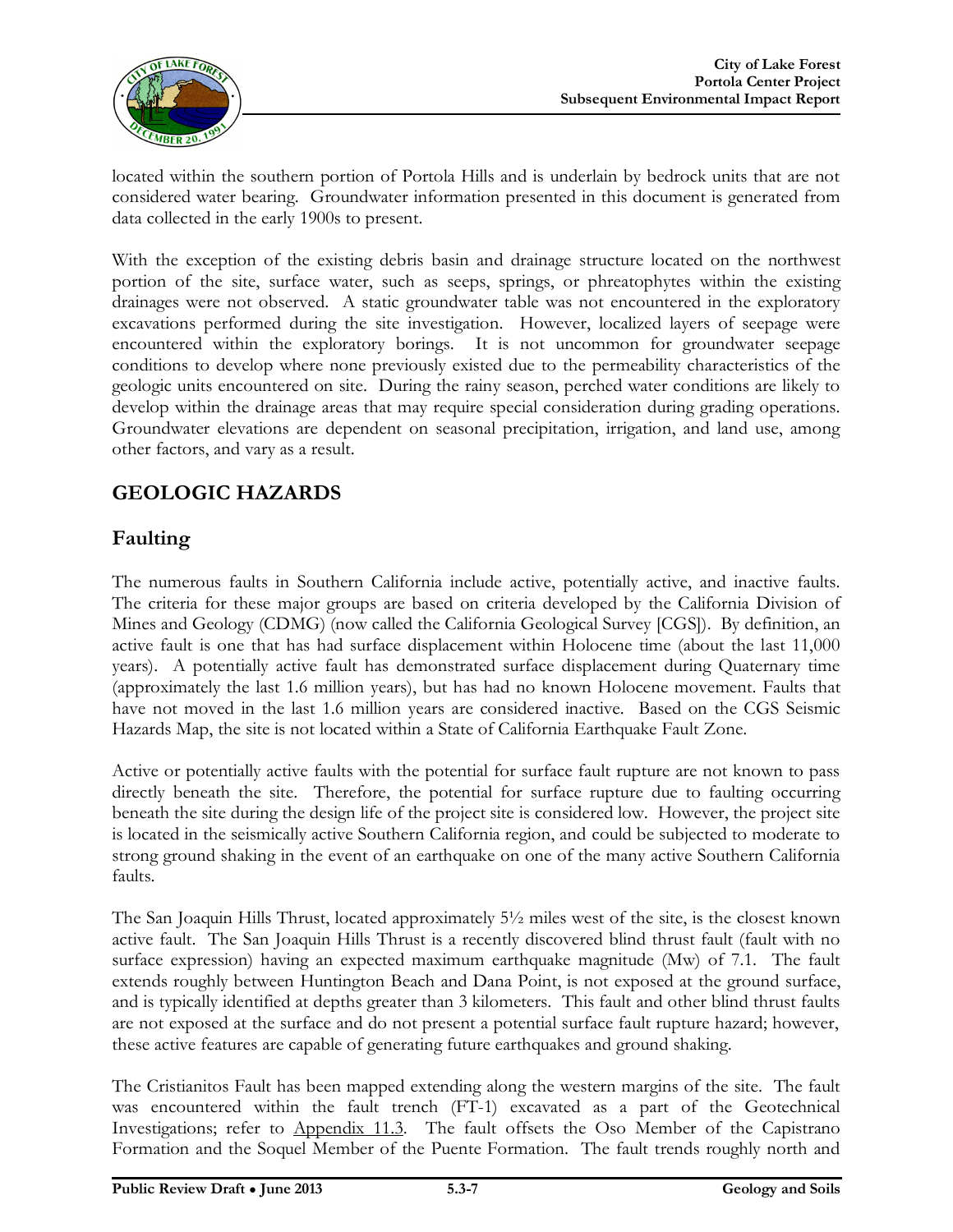

dips at high-angles to nearly vertical. Continuous "A" and "AB" topsoil units extend across the fault trace with no evidence of offset. A fault trench performed north of Glenn Ranch Road in Portola Center North encountered the Cristianitos Fault as a zone of faulting approximately 80 feet wide composed of approximately nine thin fault strands offsetting beds within the Soquel Member of the Puente Formation. Evidence was not observed within the recent and previous fault trenches, and no evidence is present in the literature that suggests the fault offsets Holocene-age material. The Cristianitos Fault is locally overlain by Quaternary terrace deposits ranging in age from an estimated 34,000 to 120,000 years before present and has not been offset by faulting. The onshore portion of the Cristianitos Fault is considered "inactive" by the State Geologist.

#### **Seismicity**

Based on USGS data, 27 known active faults are located within a radius of 50 miles from the project site. <sup>3</sup> The San Joaquin Hills Thrust, located approximately 5½ miles west of the site, is the nearest known active fault and is the dominant source of potential ground motion. Earthquakes that might occur on the San Joaquin Hills Thrust or other faults within the southern California and northern Baja California area are potential generators of significant ground motion at the site. The estimated maximum earthquake magnitude and peak ground acceleration for the San Joaquin Hills Thrust are 7.1 and 0.40g, respectively. Table 5.3-1, *Deterministic Spectra Site Parameters*, lists the estimated maximum earthquake magnitude and peak ground acceleration for the 10 most dominant faults in relation to the site location.

|                                                                                                                                                                                                                         | <b>Distance</b><br>from Site<br>(miles) | <b>Maximum</b><br><b>Earthquake</b><br>Magnitude (Mw) | <b>Peak Ground Acceleration</b>      |                                          |                             |
|-------------------------------------------------------------------------------------------------------------------------------------------------------------------------------------------------------------------------|-----------------------------------------|-------------------------------------------------------|--------------------------------------|------------------------------------------|-----------------------------|
| <b>Fault Name</b>                                                                                                                                                                                                       |                                         |                                                       | Boore-<br><b>Atkinson</b><br>2008(g) | Campbell-<br><b>Bozorgnia</b><br>2008(g) | Chiou-<br>Youngs<br>2008(g) |
| San Joaquin Hills Thrust                                                                                                                                                                                                | $5\frac{1}{2}$                          | 7.1                                                   | 0.28                                 | 0.38                                     | 0.40                        |
| Chino                                                                                                                                                                                                                   | 10                                      | 6.8                                                   | 0.21                                 | 0.19                                     | 0.21                        |
| Elsinore                                                                                                                                                                                                                | 11                                      | 7.85                                                  | 0.26                                 | 0.21                                     | 0.28                        |
| Newport Inglewood                                                                                                                                                                                                       | 15                                      | 7.5                                                   | 0.20                                 | 0.15                                     | 0.19                        |
| Puente Hills (Coyote Hills)                                                                                                                                                                                             | 20                                      | 6.9                                                   | 0.13                                 | 0.13                                     | 0.12                        |
| Puente Hills                                                                                                                                                                                                            | 22                                      | 7.1                                                   | 0.13                                 | 0.13                                     | 0.14                        |
| Puente Hills (Santa Fe Springs)                                                                                                                                                                                         | 28                                      | 6.7                                                   | 0.09                                 | 0.09                                     | 0.07                        |
| Palos Verdes                                                                                                                                                                                                            | 29                                      | 7.3                                                   | 0.12                                 | 0.08                                     | 0.08                        |
| Palos Verdes Connected                                                                                                                                                                                                  | 29                                      | 7.7                                                   | 0.14                                 | 0.10                                     | 0.12                        |
| San Jose                                                                                                                                                                                                                | 29                                      | 6.7                                                   | 0.09                                 | 0.07                                     | 0.06                        |
| Source: Geocon, Inc., Geotechnical Investigation for Portola Center North Tentative Tract No. 17300, April 16, 2013 and Geotechnical<br>Investigation for Portola Center South Tentative Tract No. 15353, July 6, 2012. |                                         |                                                       |                                      |                                          |                             |

**Table 5.3-1 Deterministic Spectra Site Parameters**

 $\overline{a}$ 

<sup>3</sup> Geocon Inc., *Geotechnical Investigation for Portola Center North Tentative Tract No. 17300*, April 16, 2013 and *Geotechnical Investigation for Portola Center South Tentative Tract No. 15353*, July 6, 2012.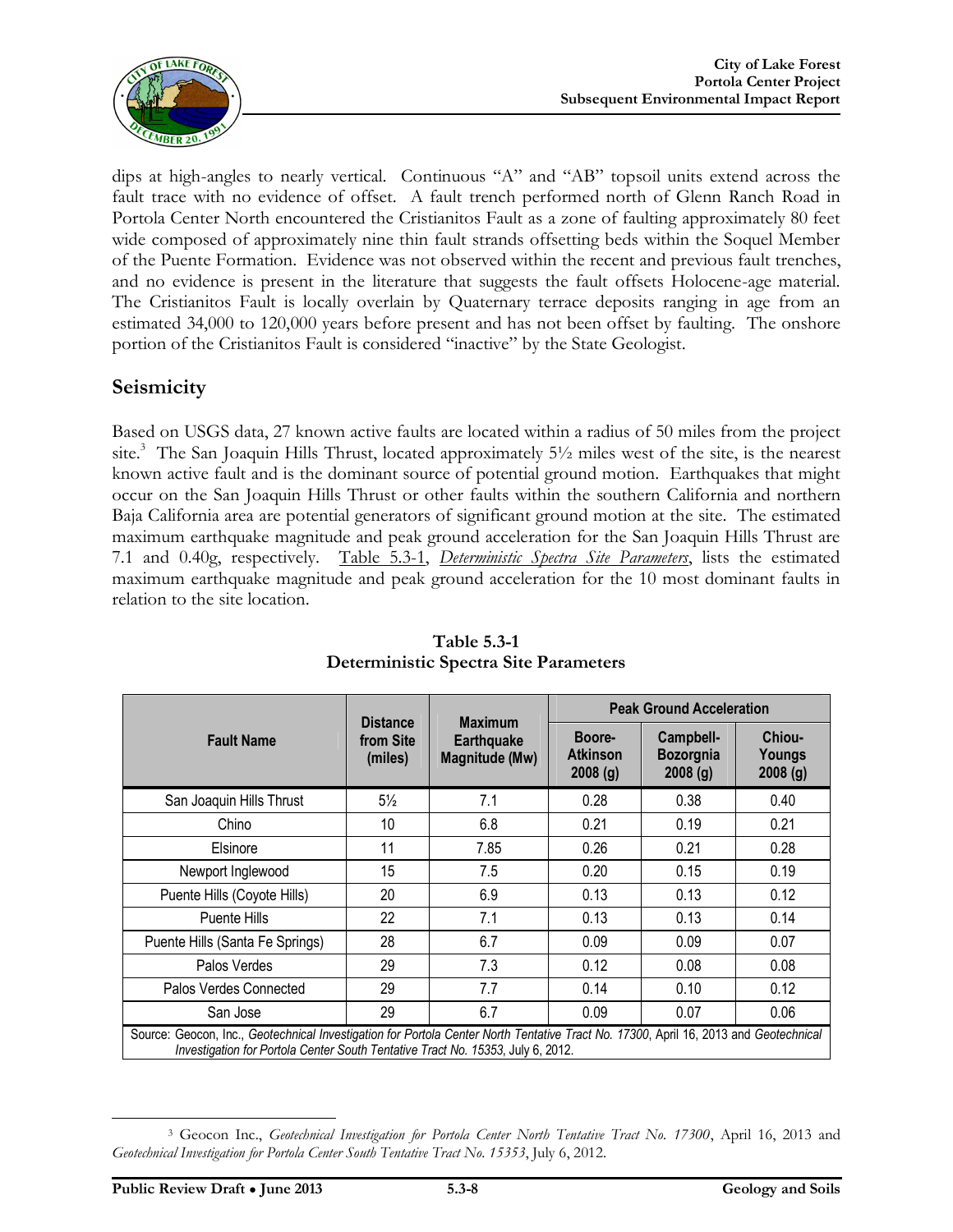

In the event of a major earthquake on the referenced faults or other significant faults in the southern California and northern Baja California area, the project site could be subjected to moderate to severe ground shaking. With respect to this hazard, the site is considered comparable to others in the general vicinity. Ground motion for a 10 percent probability of exceedance in a 50-year period based on an average of several attenuation relationships is depicted in Table 5.3-2, *Probabilistic Site Parameters for Selected Faults California Geologic Survey*.

#### **Table 5.3-2 Probabilistic Site Parameters for Selected Faults California Geologic Survey**

|                                                                                                                                                                                                                         | <b>Alluvium</b>  |  |  |  |
|-------------------------------------------------------------------------------------------------------------------------------------------------------------------------------------------------------------------------|------------------|--|--|--|
| 0.36                                                                                                                                                                                                                    | 0.39             |  |  |  |
| Source: Geocon, Inc., Geotechnical Investigation for Portola Center North Tentative Tract No. 17300, April 16, 2013 and Geotechnical<br>Investigation for Portola Center South Tentative Tract No. 15353, July 6, 2012. |                  |  |  |  |
|                                                                                                                                                                                                                         | <b>Soft Rock</b> |  |  |  |

### **Liquefaction**

Liquefaction typically occurs when a site is subjected to strong seismic shaking, on-site soils are cohesionless or are silt and clay with low plasticity, groundwater is encountered within 50 feet of the surface, and soil relative densities are less than about 70 percent. If the four criteria are met, a seismic event could result in a rapid pore water pressure increase from the earthquake-generated ground accelerations. According to mapping produced by the State of California, there are no areas susceptible to liquefaction mapped at the site.

# **5.3.2 REGULATORY SETTING**

# **FEDERAL**

The purpose of the Federal Soil Protection Act is to protect or restore the functions of the soil on a permanent sustainable basis. Protection and restoration activities include prevention of harmful soil changes, rehabilitation of the soil of contaminated sites and of water contaminated by such sites, and precautions against negative soil impacts. If impacts are made on the soil, disruptions of its natural functions as an archive of natural and cultural history should be avoided, as far as practicable. In addition, the requirements of the Federal Water Pollution Control Act (also referred to as the Clean Water Act [CWA]) through the National Pollution Discharge Elimination System (NPDES) provide guidance for protection of geologic and soil resources.

### **STATE**

### **California Building Code**

California building standards are published in the California Code of Regulations, Title 24, known as the California Building Code (CBC). The 2010 CBC applies to all applications for building permits. The 2010 CBC contains administrative regulations for the California Building Standards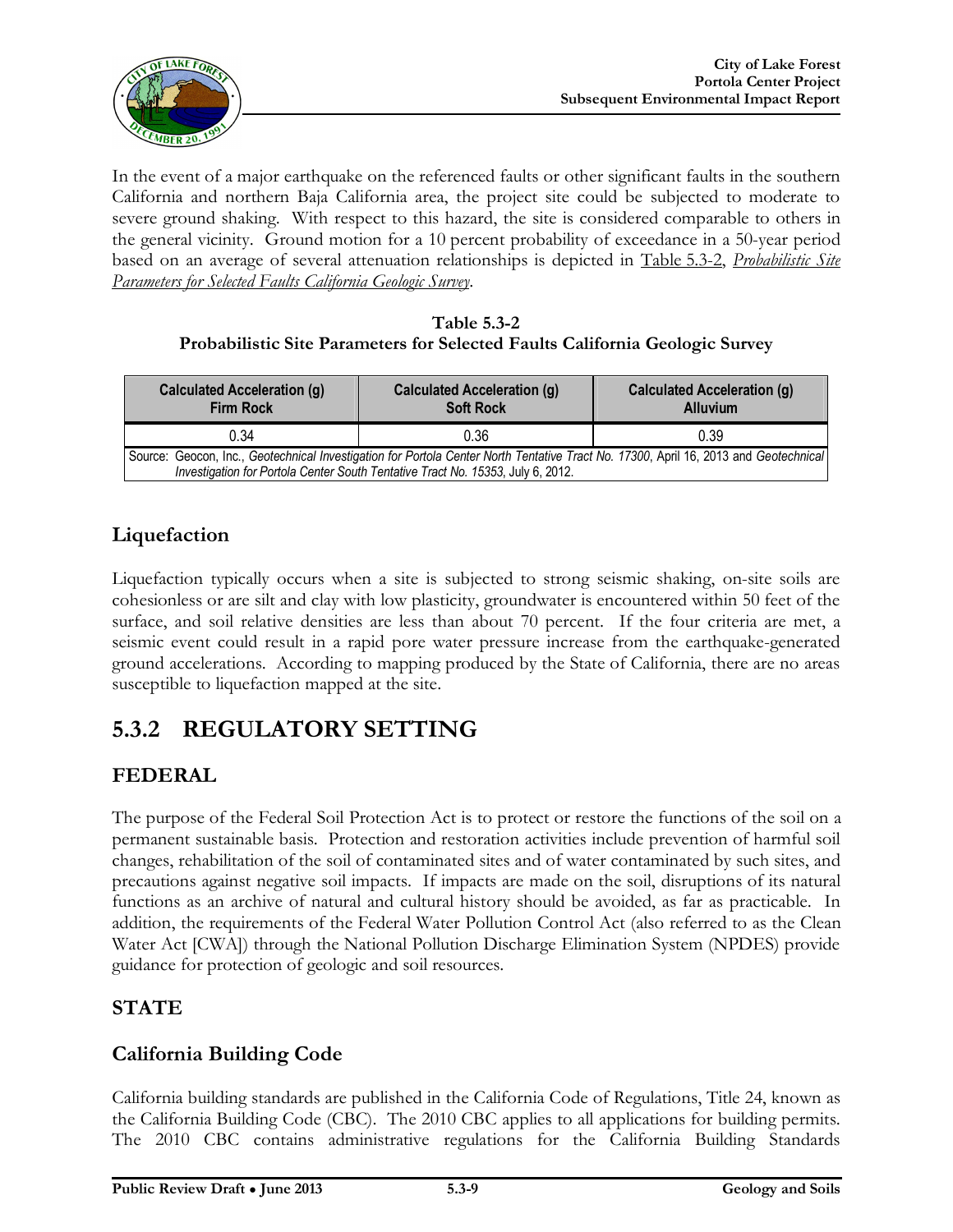

Commission and for all State agencies that implement or enforce building standards. Local agencies must ensure that development complies with the guidelines contained in the 2010 CBC. Cities and counties have the ability to adopt additional building standards beyond the 2010 CBC.

#### **Seismic Hazards Mapping Act**

The *Seismic Hazards Mapping Act* became effective in 1991 to identify and map seismic hazard zones for the purpose of assisting cities and counties in preparing the safety elements of their general plans and to encourage land use management policies and regulations that reduce seismic hazards. The recognized hazards include strong groundshaking, liquefaction, landslides, and other ground failure. These effects account for approximately 95 percent of economic losses caused by earthquakes. The Act has resulted in the preparation of maps delineating Earthquake-Induced Liquefaction and Landslide Zones of Required Investigation. The map for El Toro Quadrangle, which encompasses the project area, was issued by the CGS in 2001. The map shows that the creeks and washes within the project area contain Liquefaction Hazard Zones and that there are scattered Landslide Hazard Zones, mostly in the eastern portion of the El Toro Quadrangle.

The CGS provides guidance with regard to Seismic Hazard Zones. Under CGS's Seismic Hazards Mapping Program, seismic hazard zones are identified and mapped to assist local governments in land use planning. The intent of this Act is to protect the public from the effects of strong groundshaking and other hazards caused by earthquakes. In addition, CGS's 2008 Special Publication 117, *Guidelines for Evaluating and Mitigating Seismic Hazards in California*, provides guidance for the evaluation and mitigation of earthquake-related hazards for projects in the designated zones of required investigations. Because the project area contains state-designated hazard areas for liquefaction and landsliding, the City would require site-specific investigations to address the actual soils conditions at each development site and to provide appropriate treatment of those conditions as part of the construction design.

#### **LOCAL**

#### **City of Lake Forest General Plan**

#### **Safety and Noise Element**

The Safety and Noise Element of the Lake Forest *General Plan* is concerned with providing a comprehensive analysis of seismic factors, among other issues, to reduce loss of life, injuries, damage to property, and social and economic impacts resulting from future earthquakes. The Element focuses on current developmental policies, as well as the allocation of future land uses, and its purpose is to serve as a guide for future development such that development will be responsive to seismic safety considerations. To provide a general direction for development in the City, goals, policies, and implementation programs regarding seismic safety are presented in the Element. The goal and policy applicable to the proposed project are:

**Goal 1.0** Reduction in the risk to the community from hazards associated with geologic conditions, seismic activity, and flooding.

**Policy 1.1** Reduce the risk of impacts from geologic and seismic hazards.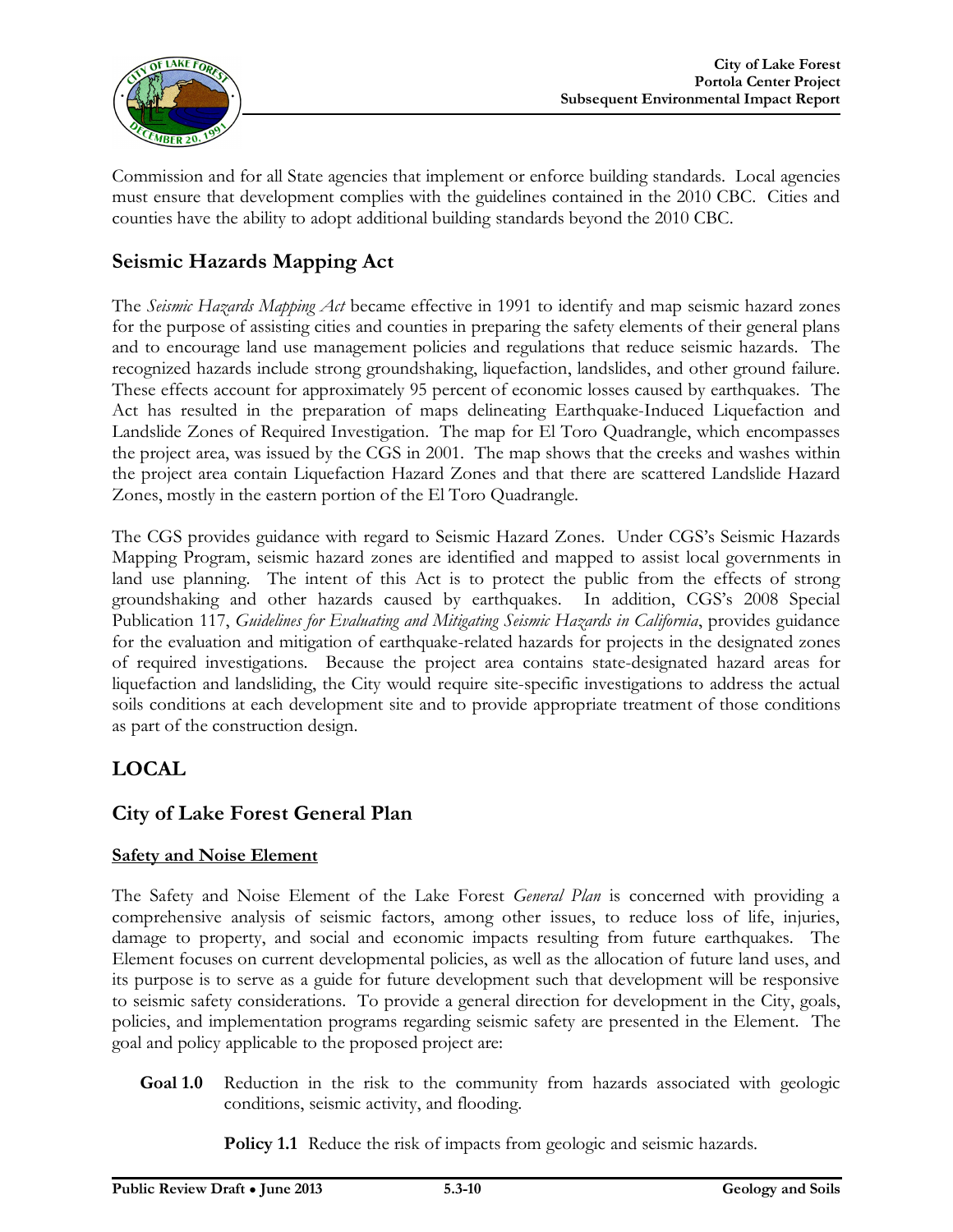

#### **Recreation and Resources Element**

The Recreation and Resources Element of the Lake Forest *General Plan* deals with community goals to protect environmental resources and open space, while providing opportunities for economic development and growth. Resource issues addressed in the Element include parks and other open space, natural resources and features, historic and archaeological resources, and paleontological resources. The Element addresses continued development and enhancement of public involvement in civic activities with relation to these resource issues. To provide a general direction for such development, goals, policies, and implementation programs regarding resource issues are presented in the Element. The mineral resources goal and policies applicable to the Proposed Project are:

- **Goal 3.0** Extraction of mineral resources and reclamation of mined land, while preserving the City's plans for future use as described in the Land Use Element.
	- **Policy 3.1** Provide for the conservation and development of significant identified mineral resource sites within Lake Forest.
	- Policy 3.2 Provide for the reclamation of mineral resource sites in concert with future use as described in the Land Use Element and required environmental mitigation.
	- **Policy 3.3** Regulate mineral extraction activities to minimize hazards and conflicts with other land uses by the issuance of sand and gravel site permits.
	- **Policy 3.4** Address and mitigate the significant environmental effects of surface mining operations.

#### **Lake Forest Municipal Code**

Site development in the City of Lake Forest is required to comply with the CBC and all state and City requirements pertaining to construction and occupation hazards. As such, the 2010 CBC has been adopted as the base document of the Lake Forest Building Code. The CBC, discussed above under state regulations, is adopted by the City in Title 8, *Buildings and Construction*, of the Municipal Code. The Building Code, as adopted, includes amendments and modifications to the CBC as set forth in Chapter 8.02, *California Building Code*, of Title 8. Chapter 8.30, *Lake Forest Grading and Excavation Code*, of Title 8 contains specific regulations to safeguard life, limb, property, and the public welfare by regulating grading on private property in the City.

The provisions of the City's Building Code are legal requirements: the investigation and treatment of geologic, soils, and seismic conditions through the use of site-specific suitability analyses conducted to establish design criteria for appropriate foundation type and support, are standard. The important information for the City as lead agency is not the specific location and exact extent of unsuitable conditions at each potential construction location, but the knowledge that such conditions have been identified in the project area, that standard techniques are available for avoiding or correcting them, and that oversight responsibility for them is vested in the lead agency.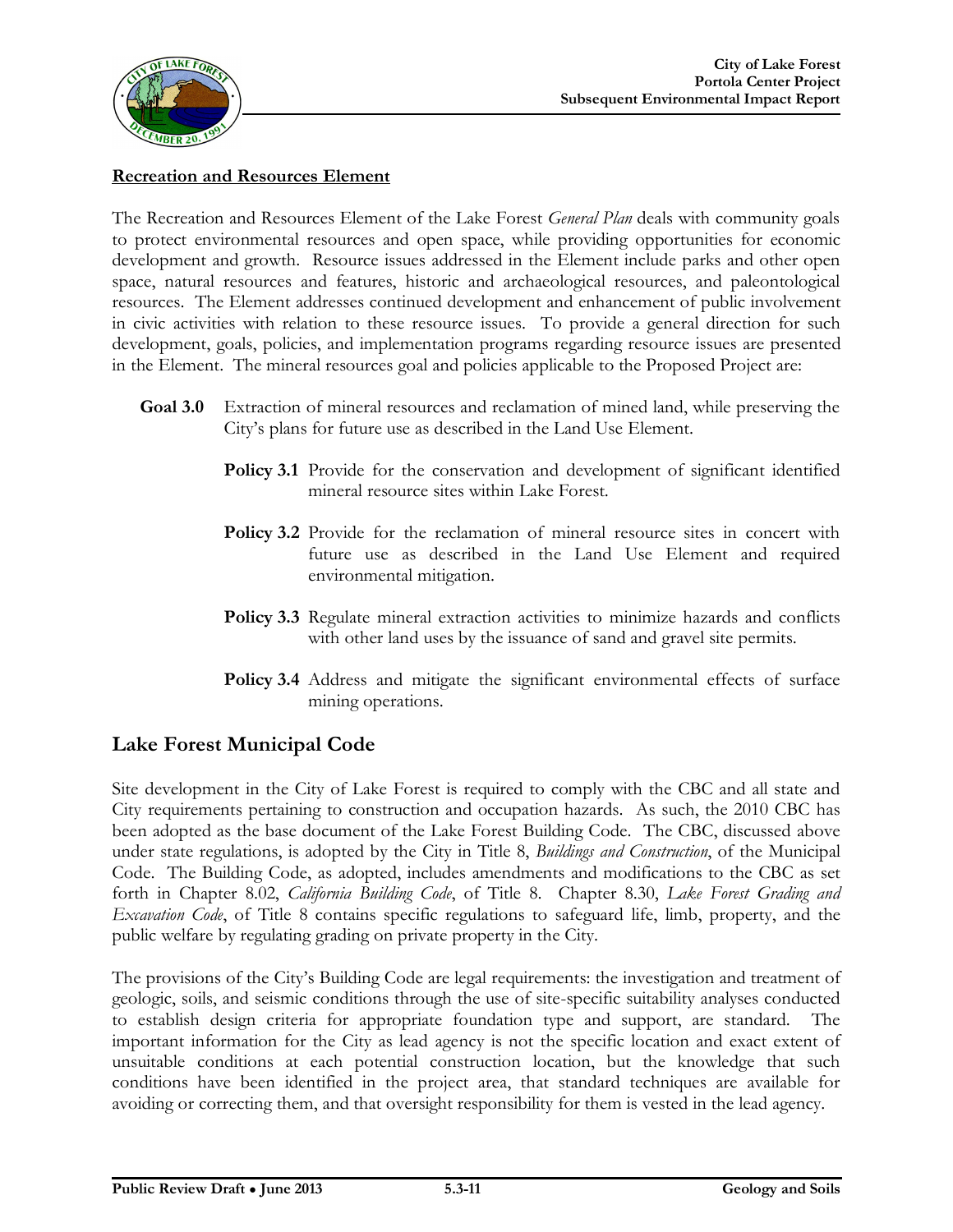

# **5.3.3 IMPACT THRESHOLDS AND SIGNIFICANCE CRITERIA**

### **CEQA SIGNIFICANCE CRITERIA**

The environmental analysis in this section is patterned after the Modified Initial Study Checklist, and is contained in Appendix 11.1 of this EIR. The Initial Study Checklist includes questions relating to geology and seismic hazards. The issues presented in the Initial Study Checklist have been utilized as thresholds of significance in this section. Accordingly, a project may create a significant environmental impact if it would:

- Expose people or structures to potential substantial adverse effects, including the risk of loss, injury, or death involving:
	- Rupture of a known earthquake fault, as delineated on the most recent Alquist-Priolo Earthquake Fault Zoning Map issued by the State Geologist for the area or based on other substantial evidence of a known fault? Refer to Division of Mines and Geology Special Publication 42; refer to Section 8.0, *Effects Found Not To Be Significant*.
	- Strong seismic ground shaking; refer to Section 8.0, *Effects Found Not To Be Significant*.
	- Seismic-related ground failure, including liquefaction; refer to Impact Statement GEO-1.
	- Landslides; refer to Impact Statement GEO-2.
- Result in substantial soil erosion or the loss of topsoil; refer to Section 8.0, *Effects Found Not To Be Significant*.
- Be located on a geologic unit or soil that is unstable, or that would become unstable as a result of the project, and potentially result in on-or off-site landslide, lateral spreading, subsidence, liquefaction or collapse; refer to Impact Statement GEO-3.
- Be located on expansive soil, as defined in Table 18-1-B of the Uniform Building Code (1994), creating substantial risks to life or property; refer to Impact Statement GEO-4.
- Have soils incapable of adequately supporting the use of septic tanks or alternative waste water disposal systems where sewers are not available for the disposal of waste water; refer to Section 8.0, *Effects Found Not To Be Significant*.

Based on these standards, the effects of the proposed project have been categorized as either a "less than significant impact" or a "potentially significant impact." Mitigation measures are recommended for potentially significant impacts. If a potentially significant impact cannot be reduced to a less than significant level through the application of mitigation, it is categorized as a significant unavoidable impact.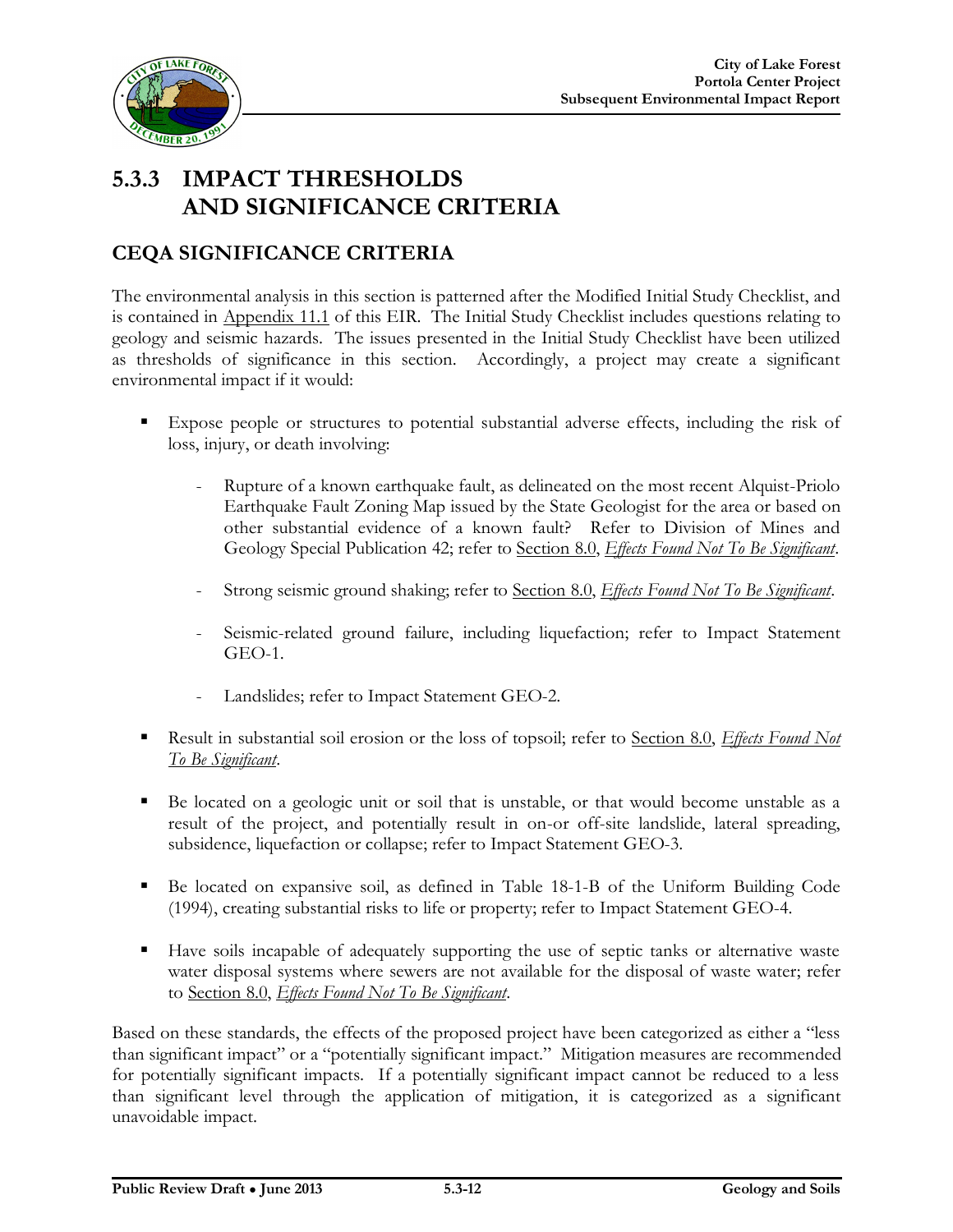

# **5.3.4 OVERVIEW OF OSA PEIR GEOLOGY, SOILS, AND MINERAL RESOURCES ANALYSIS**

The OSA PEIR analyzed the potential for development in the OSA area to have impacts on geological resources, such as mineral extraction, as well as the as well as the potential for local and regional geological, seismic, and soil conditions.

*Alquist-Priolo Earthquake Fault Zone*. The OSA PEIR (Page 3.6-20) determined that no part of the OSA area is in a known Earthquake Fault Zone as defined by the *Alquist-Priolo Earthquake Fault Zoning Act of 1994*. As there are no known active faults traces in the OSA area, fault rupture is not anticipated, and there would be no impact in this regard.

*Ground Shaking*. For impacts related to ground shaking, page 3.6-21 of the OSA PEIR indicates that since other active and potentially active faults in Southern California are capable of producing seismic shaking in the OSA area, it is anticipated that the building sites would experience ground acceleration caused by small and moderate magnitude earthquakes on active distant faults. The projects studied in the OSA PEIR are required to apply the California Building Code (CBC) Seismic Zone 4 Standards as the minimum seismic-resistant design for all proposed facilities; include additional seismic-resistant earthwork and construction design criteria, based on the site-specific recommendations of a California Certified Engineering Geologist in cooperation with the project's California-registered geotechnical and structural engineers; and conduct engineering analyses that demonstrate satisfactory performance of any unsupported cut or fill slopes, and of colluvium and/or fill where they form part or all of the support for structures, foundations and underground utilities; and an analysis of soil expansion potential and appropriate remediation (compaction, removal-andreplacement, etc.) prior to using any expansive soils for foundation support. Compliance with these regulatory requirements would reduce potential impacts of seismically induced ground shaking in the OSA to a less than significant level.

*Liquefaction*. As identified on page 3.6-21 of the OSA PEIR, the potential for liquefaction is present in the OSA and the proposed residential and public facilities could experience liquefaction-related damages in the event of a moderate or large earthquake. To reduce the risks associated with seismically induced liquefaction and the associated hazards of seismically induced lateral spreading or subsidence, the same considerations of location and type of subsurface materials are required when designing or retrofitting foundations and structures for a particular site. By monitoring and enforcing the requirements of the Building Code, the City would ensure the structural integrity of the completed project. The OSA PEIR determined that compliance with these regulatory requirements would reduce seismically induced ground failures to a less than significant level.

*Landslides*. As discussed in the OSA PEIR (page 3.6-22), portions of Site 2 (the project site) are underlain by hillside deposits (colluvium) that contain active and dormant landslide features, and alluvium that, in its natural state, could respond poorly to loading during seismic ground motion. State-designated Landslide Hazards Zones occur on the project site. The OSA PEIR concluded that the potential effects of seismically induced landslides would be reduced to less than significant following compliance with the regulatory framework.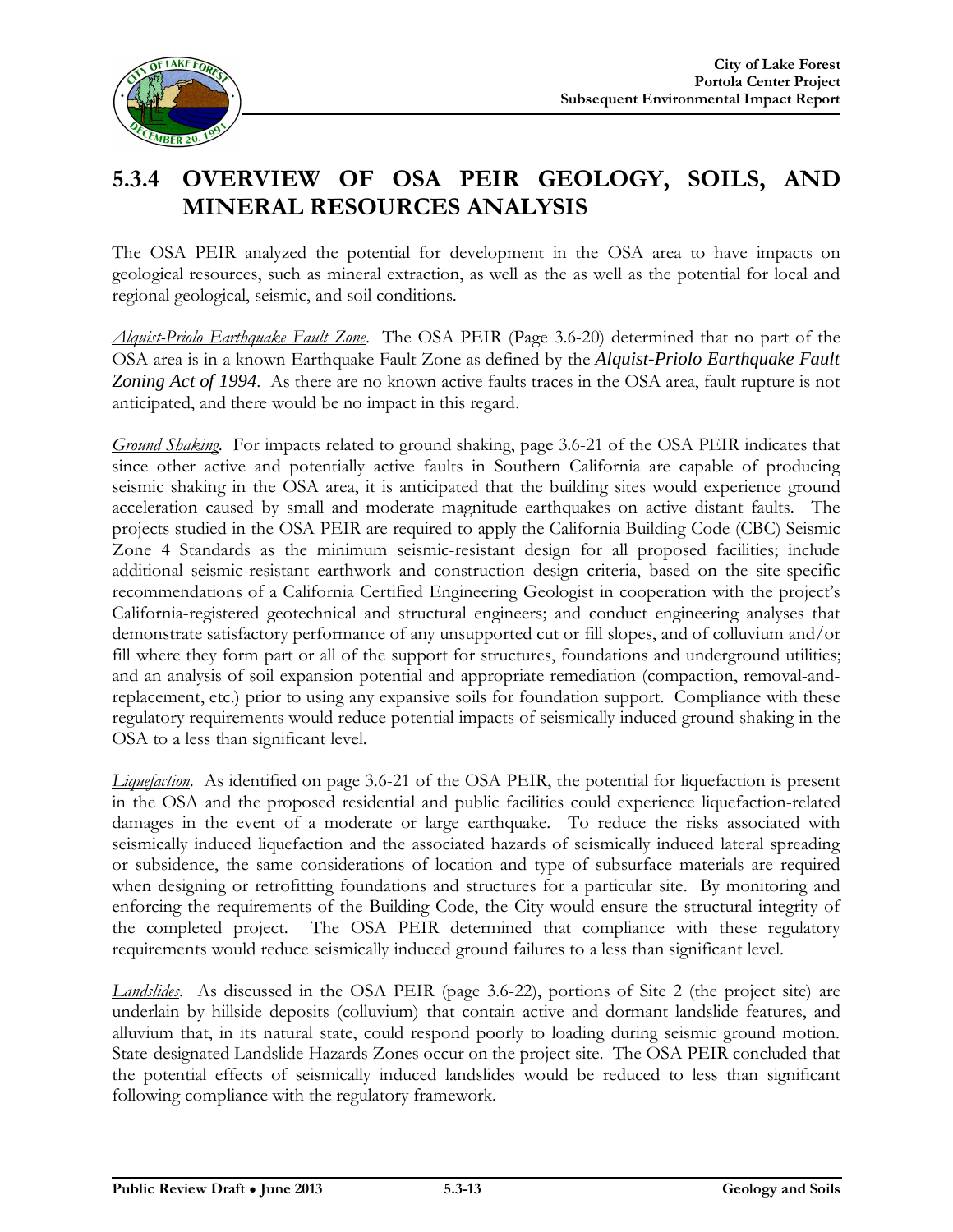

*Erosion*. Page 3.6-23 of the OSA PEIR determined that development would expose areas of soil to erosion by wind or water during the construction process. Specific erosion impacts would depend largely on the effectiveness of the required erosion control programs for the sites and the length of time soils would be subject to conditions that would be affected by erosion processes. Earthdisturbing activities associated with demolition and construction would be temporary and would be regulated by the NPDES permitting process. The addition of paved and landscaped areas would, over the long term, decrease the potential for erosion because fewer exposed soils would exist at the sites.

All construction activities associated with the OSA would be required to comply with Chapter 33 of the CBC, which regulates excavation activities and the construction of foundations and retaining walls. Appendix Chapter 33 of the CBC regulates grading activities, including drainage and erosion control. The OSA PEIR concluded that compliance with the NPDES permit process and the CBC requirements would minimize effects from erosion. The City's monitoring and enforcing the requirements of the NPDES permit and the Building Code would ensure the control of potential erosion.

*Unstable Geologic Unit*. The OSA PEIR (page 3.6-24) identified the existence of slightly to moderately compressible, corrosive, and expansive soils within the OSA sites. As part of the construction permitting process, the City requires completed reports of soil conditions at the specific construction sites to identify potentially unsuitable soil conditions including liquefaction, subsidence, and collapse. The City's monitoring and enforcing the requirements of the Building Code, would ensure that unstable soils or geologic units were stabilized or removed and replaced prior to their being used for foundation support. The standards of the City's Building Code would be required to be met prior to project construction. As a result, the OSA PEIR concluded that the potential hazards posed by unstable soils or geologic units would be regulated and reduced to a less than significant level.

*Expansive Soil.* The OSA PEIR (page 3.6-25) states that the existence of slightly to moderately expansive soils at the OSA raises concerns about foundation stability for public facilities, dwellings, roads, and utilities. An acceptable degree of soil stability would be achieved for expansive soils by the required incorporation of soil treatment programs in the excavation and construction plans to address site-specific soil conditions. The City's monitoring and enforcing the requirements of the Building Code would ensure that expansive soils were stabilized or removed and replaced prior to their being used for foundation support. The OSA PEIR concludes that compliance with the City's Building Code would reduce the potential hazards posed by expansive soils to a less than significant level.

*Corrosive Soils*. As discussed in the OSA PEIR (page 3.6-24), the existence of slightly to moderately compressible, corrosive, and expansive soils at the OSA sites makes it necessary to ensure the soils used for foundation support are sound. The OSA PEIR concluded that compliance with the City's Building Code requirements would ensure that the potential hazards posed by unstable soils or geologic units would be regulated and reduced to a less than significant level.

*Septic Tanks*. Page 3.6-25 of OSA PEIR identifies that development in the OSA would be served by existing wastewater treatment facilities. Therefore, no known septic systems or alternative wastewater disposal systems would be installed, and there would be no impact in this regard.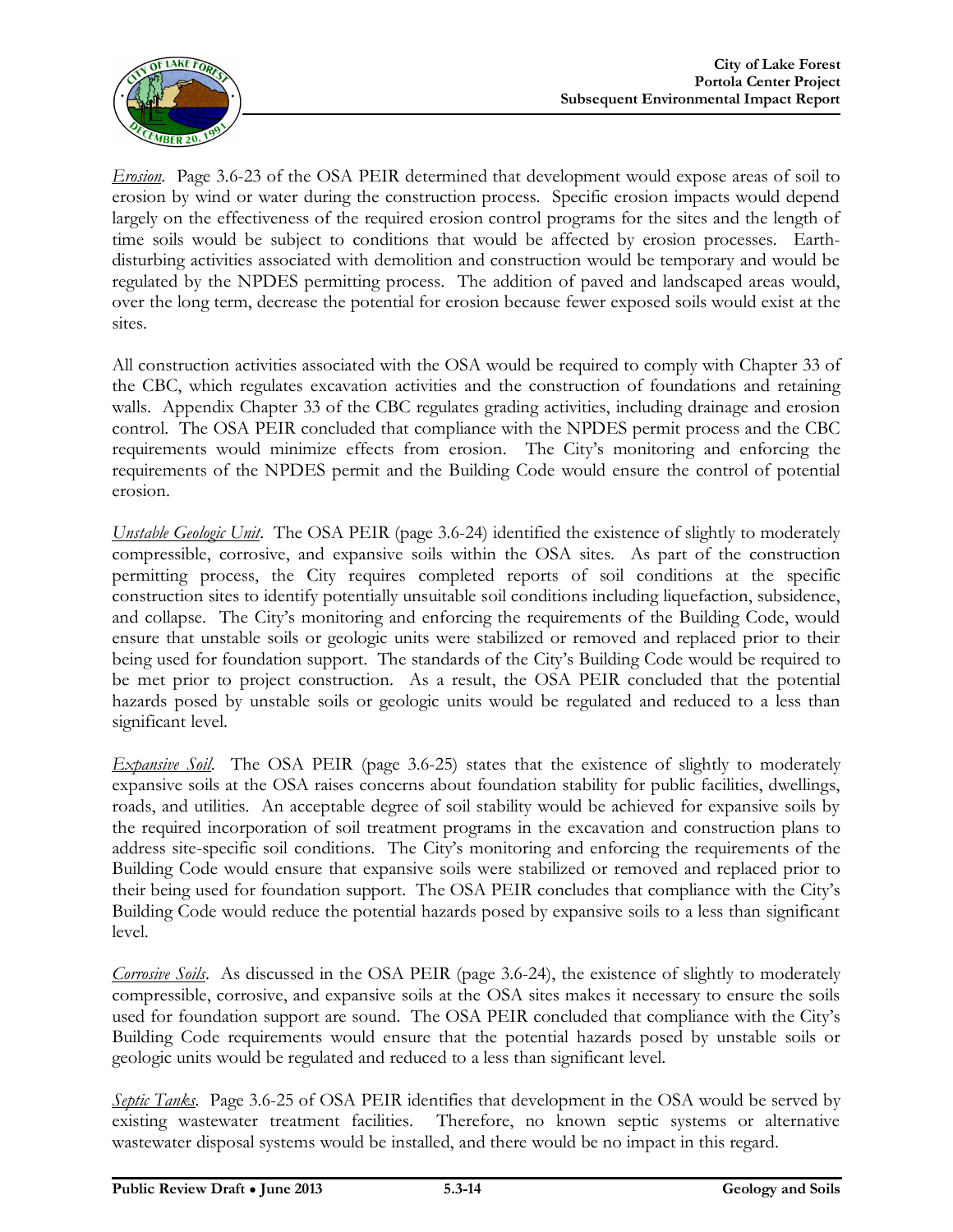

*Mineral Resources*. According to the OSA PEIR (page 3.6-25 and 3.6-25), mineral resource recovery operations occur on Site 4 (gravel mining). However there are no mineral resources identified on Site 2 (the project site). The OSA PEIR concluded that implementation of the OSA PEIR project would not alter the County's projected aggregate production or consumption and therefore no impact would occur.

The OSA PEIR also included Standard Conditions of Approval that require the preparation of precise grading plans, provisions for surface and storm drainage, future geotechnical investigations, structural design recommendations, and infrastructure improvements. Standard Condition of Approval G3 requires site-specific geotechnical investigations for the entire site. This measure has been complied with, as Geocon, Inc. has prepared the following site specific studies: *Geotechnical Investigation for Portola Center North Tentative Tract No. 17300*, dated April 16, 2013 and *Geotechnical Investigation for Portola Center South Tentative Tract No. 15353*, dated July 6, 2012 (Geotechnical Investigations); refer to Appendix 11.3. Standard Condition of Approval G4 requires compliance with the South Coast Air Quality Management District's nuisance and fugitive dust control rules (Rules 402 and 403). The requirements within Standard Condition of Approval G4 are included in Mitigation Measures 3.3-1 through 3.3-7 in Section 5.6, *Air Quality*.

# **5.3.5 IMPACTS AND MITIGATION MEASURES**

### **SEISMIC-RELATED GROUND FAILURE**

#### **GEO-1 THE PROPOSED PROJECT WOULD NOT EXPOSE PEOPLE OR STRUCTURES TO POTENTIAL SUBSTANTIAL ADVERSE EFFECTS ASSOCIATED WITH SEISMICALLY INDUCED GROUND FAILURE, INCLUDING LIQUEFACTION.**

**Impact Analysis:** According to the OSA PEIR (page 3.6-21) the potential for liquefaction is present in the OSA and the proposed residential and public facilities could experience liquefactionrelated damages in the event of a moderate or large earthquake. To reduce the risks associated with seismically induced liquefaction and the associated hazards of seismically induced lateral spreading or subsidence, the same considerations of location and type of subsurface materials are required when designing or retrofitting foundations and structures for a particular site. The OSA PEIR determined that by monitoring and enforcing the requirements of the Building Code, the City would ensure the structural integrity of the completed project. Due to the regulatory requirements, the OSA PEIR determined that seismically induced ground failures would be reduced to a less-thansignificant level.

#### **Liquefaction**

As described above, liquefaction typically occurs when a site is subjected to strong seismic shaking, on-site soils are cohesionless or are silt and clay with low plasticity, groundwater is encountered within 50 feet of the surface, and soil relative densities are less than about 70 percent. If the four criteria are met, a seismic event could result in a rapid pore water pressure increase from the earthquake-generated ground accelerations.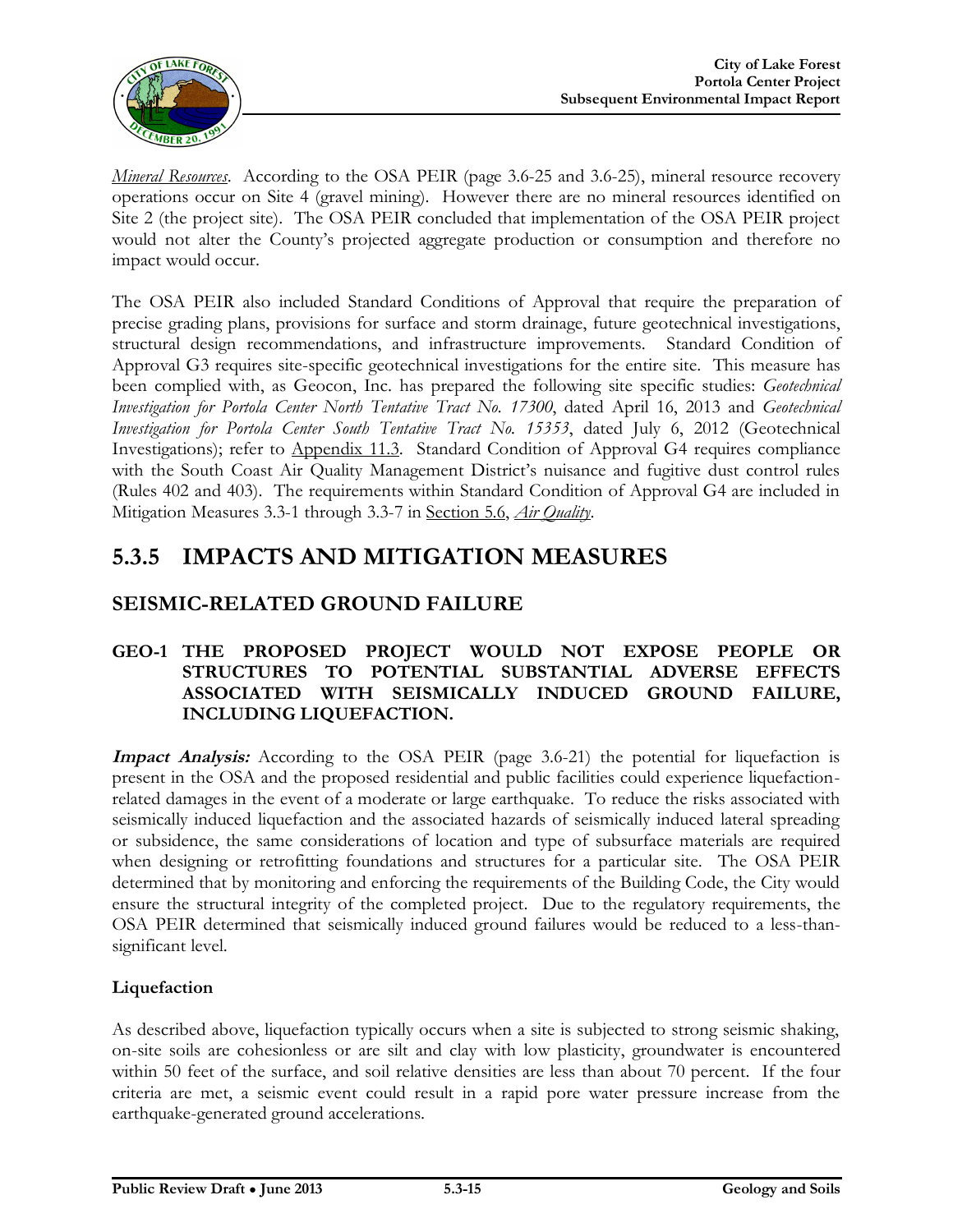

According to mapping produced by the State of California<sup>4</sup>, there are no areas susceptible to liquefaction mapped at the site. The potential for liquefaction is considered to be very low due to the presence of drained compacted fill, dense formational units, and the absence of a permanent groundwater table in the upper 50 feet. Therefore impacts would be less than significant in this regard.

#### **Soil Creep and Lateral Spreading**

The Geotechnical Investigations determined that the planned compacted fill slopes would possess a factor of safety of at least 1.5 for surficial conditions; refer to Appendix 11.3. The surficial condition assumes the soil would be saturated in the upper 3 feet from the slope face. To help mitigate slope creep from occurring, plants with variable root depth would be installed soon after the construction of the slopes. In addition, to avoid surficial slope failure from saturation and loose soil due to gopher holes, rodent abatement would be implemented as part of the slope maintenance. The planned buildings and structures would be setback in accordance with the CBC.

A deformation analysis was performed to address lateral movement and concluded that the slope deformations from the analyses would be greater than the lateral expansion deformations. In addition, the Mechanically Stabilized Earth (MSE) retaining walls would be backfilled with sandy material that possesses a "very low" expansion potential and lateral fill extension from expansion is considered negligible for the MSE walls.

The soil creep zone is usually isolated to the outer 3 to 5 feet of the slope face. The planned residential structures and improvements are not planned within this zone. Foundation recommendations for walls located adjacent to slopes are provided in the Geotechnical Investigations in Appendix 11.3. However, if planned retaining walls or similar improvements that are prone to creeping are proposed at the top of slopes, the Geotechnical Investigations recommend that deepened footings should be incorporated to reduce the effect of lateral fill extension are recommended. Additional Mitigation Measure GEO-1 requires compliance with all recommendations in the Geotechnical Investigations. With implementation of Additional Mitigation Measure GEO-1, impacts would be less than significant in this regard.

#### **Standard Conditions of Approval:**

- G1 Prior to the issuance of precise grading permits, the applicant shall prepare and submit a final (precise) grading plan to the Building Division of the Development Services Department showing building footprints, new and revised pads and elevations of finished grades, drainage routes, retaining walls, erosion control, slope easements, structural best management practices conforming to the approved water quality management plan, and other pertinent information.
- G2 Prior to the issuance of precise grading permits, the applicant shall in a manner meeting the approval of the City Engineer:

 $\overline{a}$ 

<sup>4</sup> California Division of Mines and Geology (CDMG), *State of California Seismic Hazard Zones, El Toro Quadrangle,*  January 17, 2001.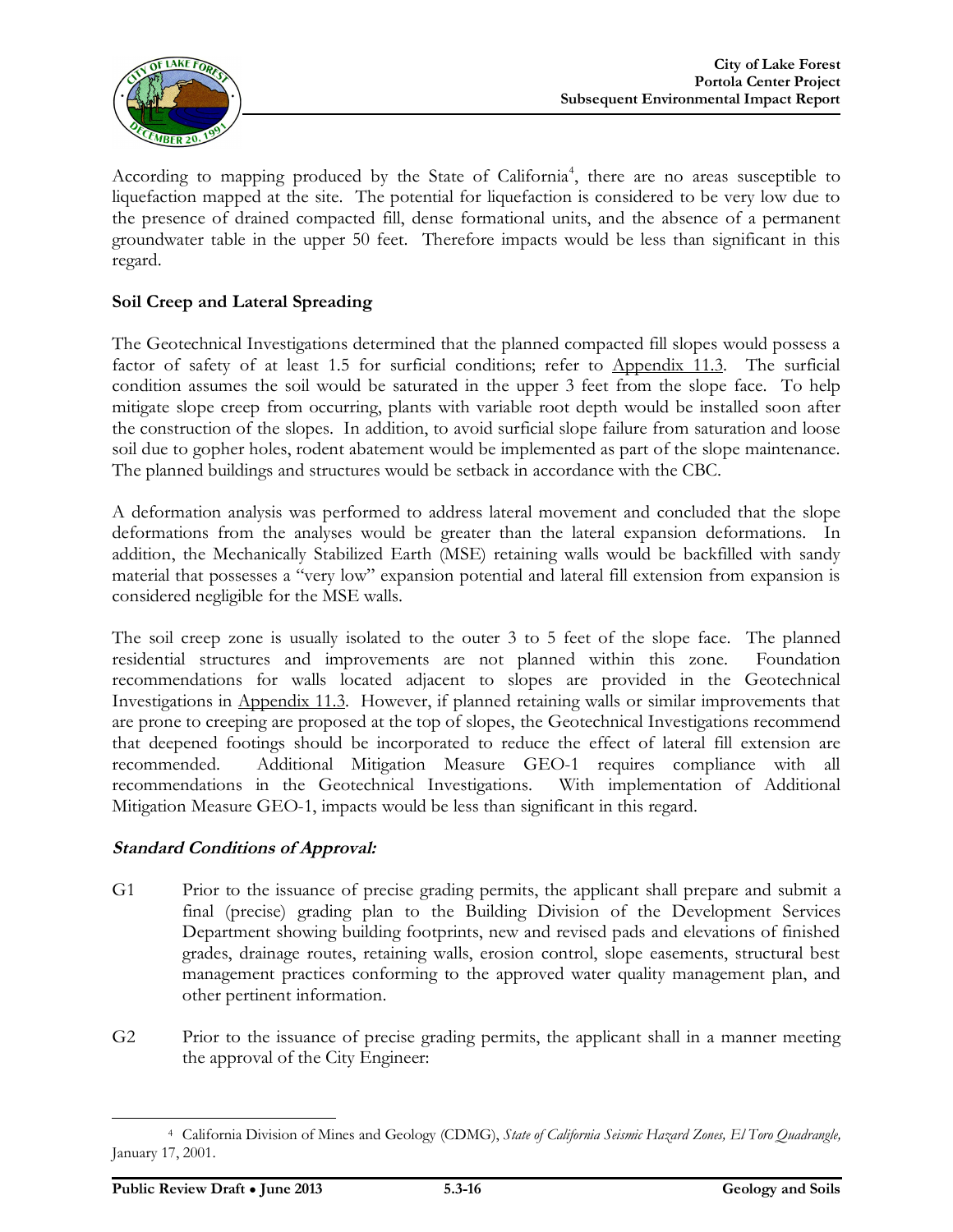

- Design provisions for surface drainage.
- Design all necessary storm drain facilities extending to a satisfactory point of disposal for the proper control and disposal of storm runoff.
- Dedicate the associated easements to the City of Lake Forest, if determined necessary by the City Engineer.
- Prior to the issuance of any certificates of use and occupancy said improvements shall be constructed in a manner meeting the approval of the City Engineer.
- G3 Prior to approval of the final design plans and issuance of a grading permit, the applicant shall conduct a site-specific geotechnical investigation for the entire site and prepare a report that fully assesses the geologic and soil conditions of the site. As part of the report preparation, soil sampling and any geotechnical testing will be completed at each location where structures are to be crected. The report shall provide grading and structural design recommendations for avoiding liquefaction, subsidence or collapse for each of the proposed structures. The recommendations shall be implemented by the Project Applicant. *(Standard Condition of Approval G3 is deleted as Geotechnical Investigations have been prepared for the proposed project.)*
- G4 During project grading and construction activities, the following measures shall be implemented by the applicant as monitored by the Director of Development Services and Director of Public Works/City Engineer.
	- A. Normal watering procedures or other dust palliative measures shall be followed during earth moving and construction operations to minimize fugitive dust emissions in compliance with SCAQMD Rule 403. Soil binders shall be spread on site, unpaved roads, and parking area in compliance with Rule 403.
	- B. Where practical, heavy duty construction equipment shall be kept on-site when not in operation to minimize exhaust emissions associated with vehicles entering and exiting the project site.
	- C. Restrict traffic speeds on all unpaved road to 15 miles per hour or less, and provide a flag person to properly guide traffic and ensure safety at the construction site.
	- D. Suspend all grading operations when wind speeds exceed 25 miles per hour and during second stage smog alerts.
	- E. Comply with SCAQMD Rules 402 and 403 which state that no dust impacts off-site sufficient to be called a nuisance are created and restrict visible emissions from construction and grading, respectively.
	- F. Use low emission mobile construction equipment (i.e., tractors, scrapers, dozers, etc.) where practical. Shut off engines when not in use.
	- G. Maintain construction equipment in peak operating condition to reduce operating emissions.
		- **-** Use low sulfur fuel for equipment to the extent feasible.
		- **Use electric equipment whenever practicable.**
		- Moisten soil to grading to 12% soil moisture.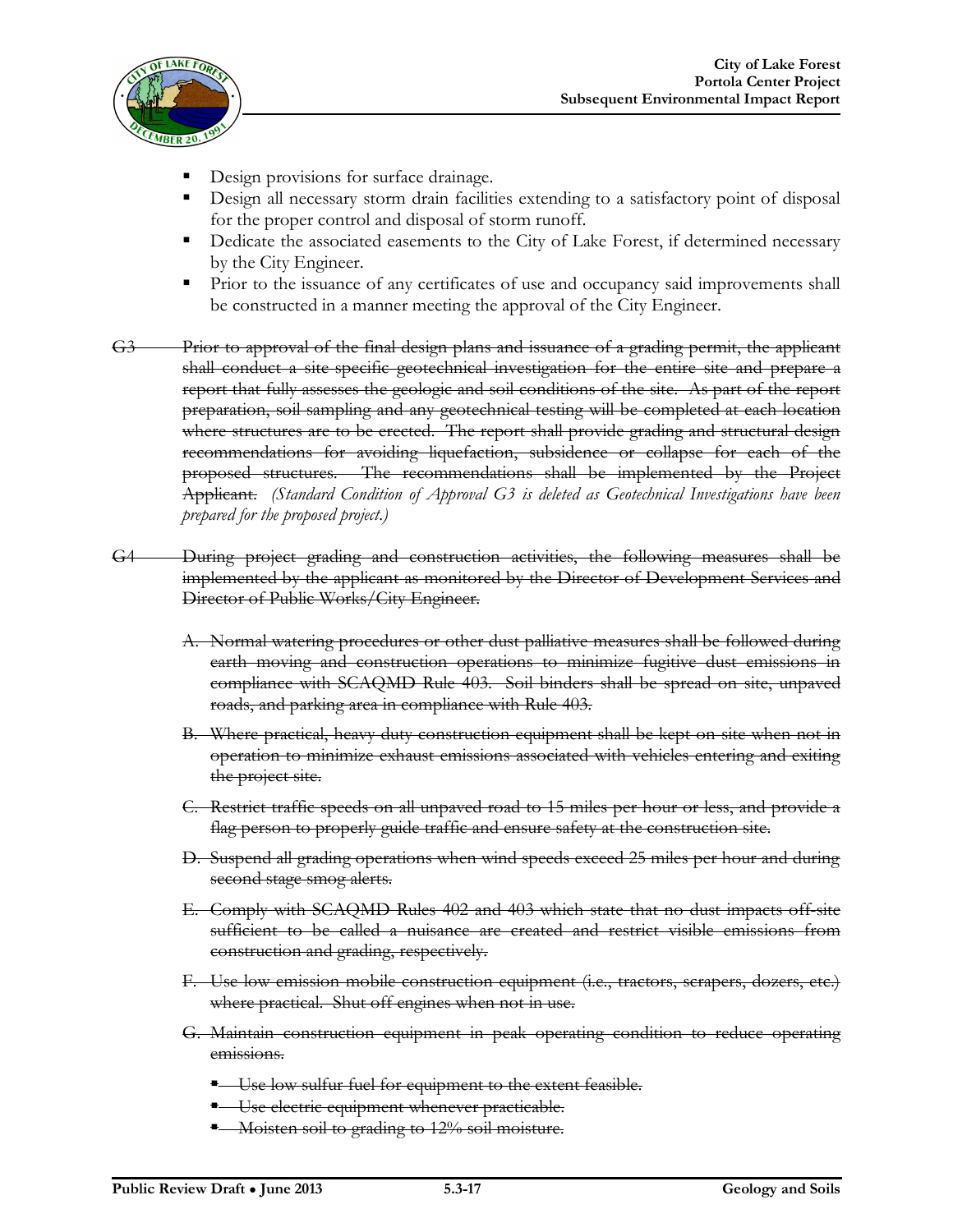

- Water exposed surfaces at least twice daily under calm conditions and as often as needed on windy days when winds are less than 25 miles per hour or during dry weather in order to maintain a surface crust and prevent the release of visible emissions from the construction site.
- Treat any area that will be exposed for extended periods with a soil conditioner to stabilize soil or temporarily plant with vegetation.
- Wash mud-covered tires and under-carriages of any trucks leaving construction sites.
- Provide for street sweeping, as needed, on adjacent roadways to remove dirt dropped by construction vehicles or mud, which would otherwise be carried off by trucks departing project sites.
- Provide for permanent sealing of all graded areas, as applicable, at the earliest practicable time after soil disturbance.

*(Standard Condition of Approval G4 is deleted as these requirements are included in Mitigation Measures 3.3-1 through 3.3-7 in Section 5.6, Air Quality.)*

- G5 This project necessitates the construction of public and/or private infrastructure improvements. Prior to the issuance of preliminary or precise grading permits or approval of a Final 'A' or 'B' Map, the applicant shall construct, or enter into an agreement and post security, in a form and amount acceptable to the City Engineer, guaranteeing the construction of public and/or private improvements associated with the grading permit or map, in conformance with applicable City standards and the City's Capital Improvement Policy, including but not limited to:
	- a. Street improvements including, but not limited to: pavement, curb and gutter, medians, sidewalks, drive
	- b. Traffic signal systems, interconnect traffic signal preemption devices and other traffic control and management devices
	- c. Storm drain facilities
	- d. Subdrain facilities
	- e. Landscaping and computerized irrigation control system (for all public streets, parks and public areas).
	- f. Sewer, reclaimed and/or domestic water systems, as required by the appropriate sewer and water districts as well as the Orange County Fire Authority when appropriate.
	- g. Riding, hiking and bicycle trails adjacent to or through the project site.
	- h. Undergrounding of existing overhead and proposed utility distribution lines.
	- i. Transit-related improvements depicted on the approved tentative map

Plans for improvements, including proposed and relocated utility lines, shall be approved by the Public Works Director/City Engineer based on the City's ordinances, standards, and policies, including, but not limited to, those design and construction standards adopted by the City or otherwise reasonably determined by the Director to be applicable to the project. Plans for signing, striping, and other traffic control devices shall be approved by the City Traffic Engineer. Water improvement plans shall be approved by the Fire Marshal, the local water district, and the Public Works Director/City Engineer. The water distribution system and appurtenances shall conform to the applicable laws and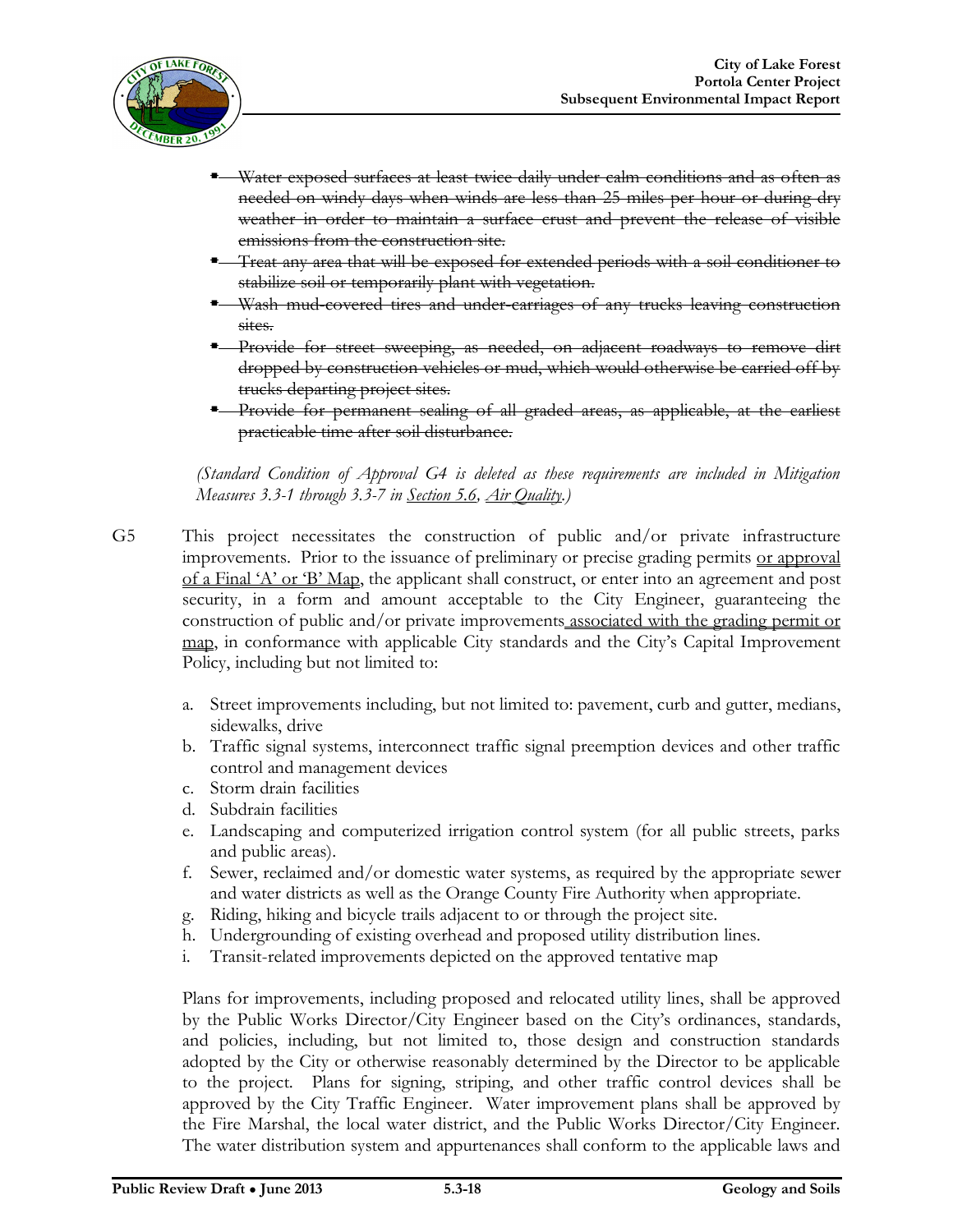

adopted regulations enforced by the Orange County Health Department. Public sewer and reclaimed water improvement plans shall be approved by the local sewering agency and the Public Works Director/City Engineer. The requirement for the reclaimed water line for irrigation is contingent upon an existing line within reasonable proximity to the site. Construction of improvements shall be under the inspection of the Public Works Department.

- G6 Prior to issuance of any permit, any easement that lies within or crosses rights-of-way proposed to be deeded or dedicated to the City, shall be subordinated by the applicant to the City prior to City acceptance of the rights-of-way, unless otherwise exempted by the Director of Public Works/City Engineer based on the City's ordinances, standards, and policies, including, but not limited, to those design and construction standards adopted by the City or otherwise reasonably determined by the Director to be applicable to the project.
- G7 Prior to issuance of a grading permit, a recordable instrument providing for reciprocal ingress and egress access easements between and among the parcels with access via private drives shall be submitted by the applicant to the City of Lake Forest for review and approval of the City Attorney, Director of Development Services and the Director of Public Works/City Engineer. The instrument shall be approved if it is appropriate recordable form, and adequately provides for reciprocal access in a manner consistent with the City's ordinances, standards, and policies, including, but not limited, to those public design and construction standards adopted by the City or otherwise reasonably determined by the Directors to be applicable to the project.

**Applicable OSA Mitigation Measures:** No OSA PEIR Mitigation Measures are applicable to this topical area.

#### **Additional Mitigation Measures:**

GEO-1 Concurrent with submittal of the 40-scale grading plans, the project applicant shall submit a Final Geotechnical Engineering Report for review and approval by the City's Engineer. The Final Geotechnical Engineering Report shall be prepared by a professional engineer and certified engineering geologist licensed by the State of California, in consultation with a corrosion engineer, and demonstrate compliance with the recommendations identified in the Geotechnical Investigations prepared for the project (*Geotechnical Investigation for Portola Center North Tentative Tract No. 17300* [dated April 16, 2013] and *Geotechnical Investigation for Portola Center South Tentative Tract No. 15353* [dated July 6, 2012]), the retaining wall recommendations prepared by Soil Retention Designs Inc. (*Verdura 40/60 Retaining Wall Feasibility Design and Response to Plan Review Comments from the City of Lake Forest* [for Tentative Tract Map Numbers 17300 and 15353, dated August 10, 2012]) and any additional recommendations identified by the City's Engineer. The Geotechnical Investigations and retaining wall recommendations are included in Appendix 11.3, *Geotechnical Investigation*, of this EIR and are incorporated by reference into this mitigation measure.

**Level of Significance After Mitigation:** Less Than Significant Impact With Mitigation Incorporated.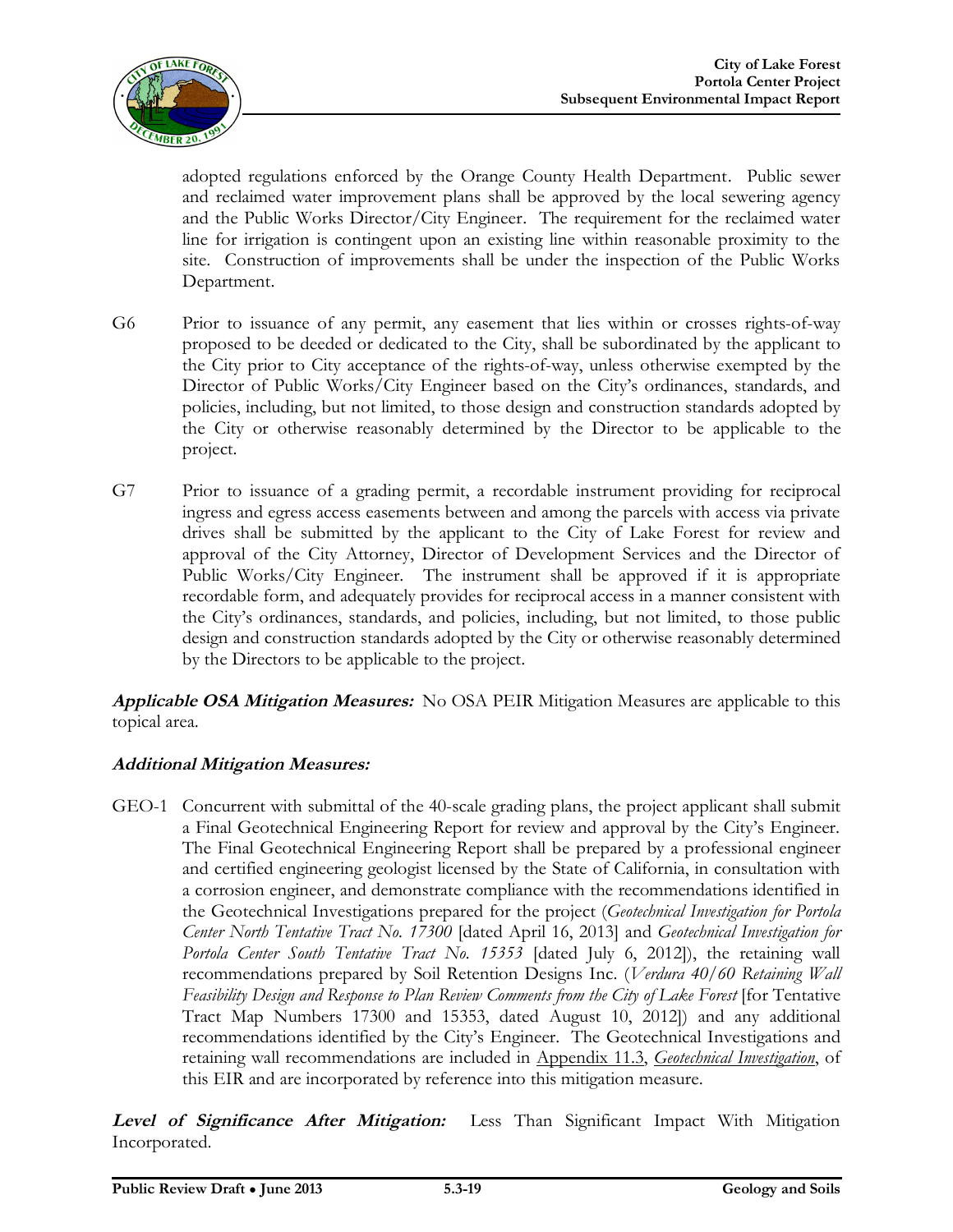

#### **LANDSLIDES**

#### **GEO-2 THE PROPOSED PROJECT WOULD NOT EXPOSE PEOPLE OR STRUCTURES TO POTENTIAL LANDSLIDES.**

**Impact Analysis:** As discussed in the OSA PEIR (page 3.6-22), portions of Site 2 (the project site) are underlain by hillside deposits (colluvium) that contain active and dormant landslide features, and alluvium that, in its natural state, could respond poorly to loading during seismic ground motion. State-designated Landslide Hazards Zones occur on the project site. The OSA PEIR concluded that the potential effects of seismically induced landslides would be reduced to less than significant following compliance with the regulatory framework.

Based on field reconnaissance and the subsurface investigation documented within the project geotechnical investigations, five areas of recent landslide deposits exist at the northern site and two areas of recent landslide deposits exist at the southern site, originating in the La Vida Member and the siltstone portions of the Soquel Member of the Puente Formation. The approximate limits and dimensions of the landslides are depicted in Appendix 11.3.

During prior investigations conducted by Pacific Soils Engineering Inc., a landslide was encountered 350 feet north of the West Pad at its closest point within the Whiting Ranch Wilderness Park.<sup>5</sup> Geologic cross-sections are provided within Appendix 11.3 to illustrate the relationship between the existing landslide and the proposed project. This landslide, in its present orientation, does not pose a geologic hazard to proposed development of the site in the current configuration or if the offsite landslide were to re-activate. Previous mapping indicates that several large areas of landslide debris previously existed at the site prior to development. According to a review of the prior geotechnical investigations by Pacific Soils Engineering, these landslides have been removed during the previous grading operations.

The surficial soil (consisting of undocumented artificial fill, the upper 3 to 5 feet of previously placed fill, topsoil, colluvium, alluvium, landslide debris, creep-affected formational material, and loose Terrace Deposits) are not considered suitable for the support of fill or structural loads in its present condition and will require remedial grading in the form of removal, moisture conditioning as necessary, and compaction within the limits of grading. The majority of the previously placed fill, the Terrace Deposits, and formational materials of the Puente and Capistrano Formations are suitable for the support of structures and compacted fill.

Remedial grading operations are generally not planned to extend beyond the limits of grading presented on the tentative tract map with the exception small areas along the west, south, and east portions of the site generally at the toes of slopes and where removal of landslide debris and alluvium would extend to the property line.

Siltstone portions of the Puente Formation contain out-of-slope bedding orientations and bedding plane shears and are prone to slope instability. The landslide deposits observed at the site should be

 <sup>5</sup> Pacific Soils Engineering, Inc., *Preliminary Plan Review, Vesting Tentative Tract No. 15353, Portola Hills, County of Orange, California,* November 5, 1996. This report is incorporated by reference into the Portola Center Geotechnical Investigations that were prepared by Geocon, Inc.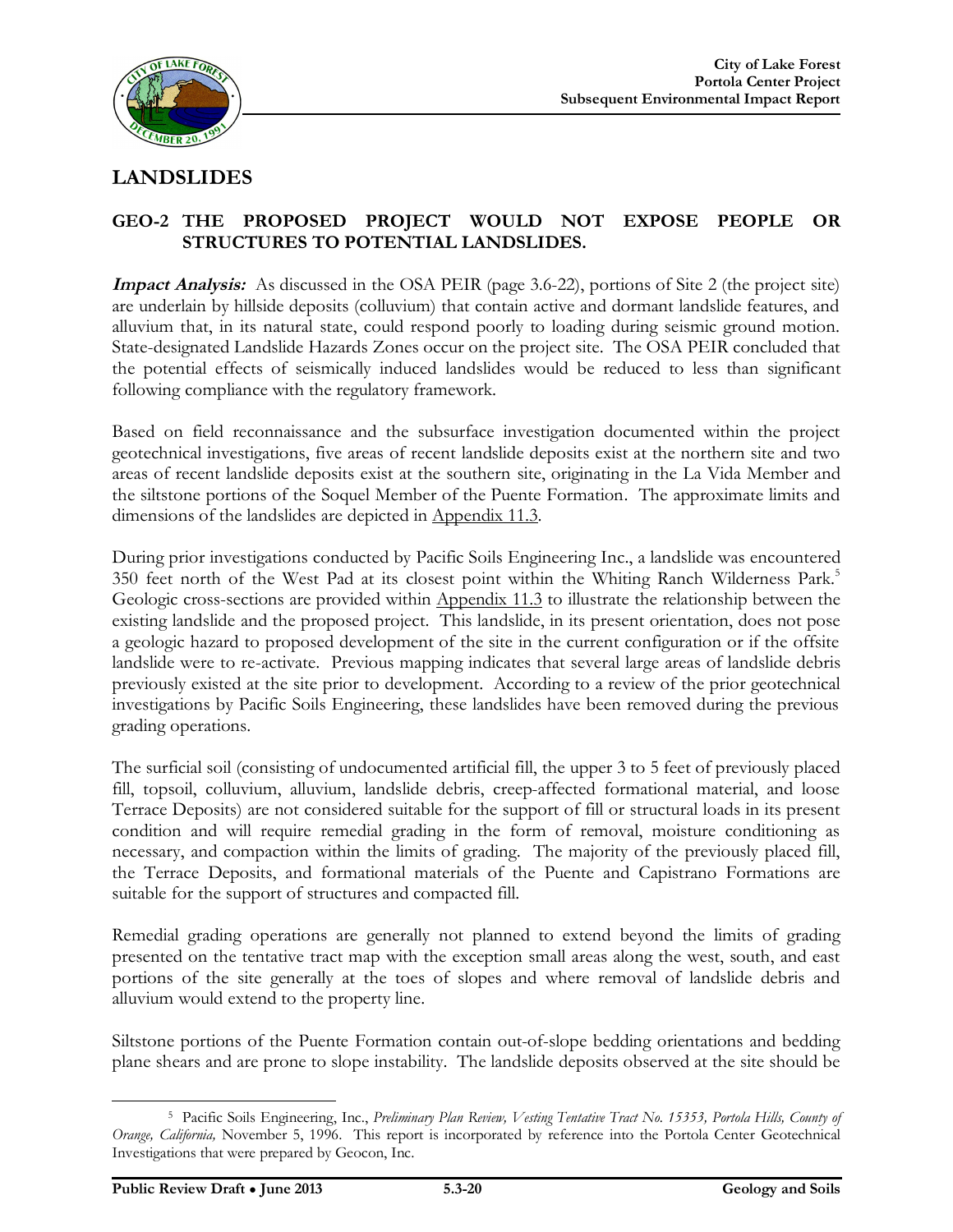

removed in the areas of proposed development. With implementation of Additional Mitigation Measure GEO-2, the potential for future landslides is low. Additional Mitigation Measure GEO-2 includes requirements for removal and compaction of landslide debris and for stabilization of proposed slopes. Compliance with Standard Conditions of Approval G1 through G7 and Additional Mitigation Measures GEO-1 and GEO-2 would ensure that potential impacts associated with landslides would be reduced to a less than significant level.

**Standard Conditions of Approval:** Refer to Standard Conditions of Approval G1 through G7.

**Applicable OSA Mitigation Measures:** No OSA PEIR Mitigation Measures are applicable to this topical area.

**Additional Mitigation Measures:** Refer to Additional Mitigation Measure GEO-1 and the following Additional Mitigation Measure:

GEO-2 During grading, the removal of landslide debris and surficial soil shall be evaluated by a qualified geologist to determine the actual depth of removal necessary. Topsoil, colluvium, alluvium, landslide debris, undocumented fill, and the unsuitable portions of previously placed fill and formational materials within the limits of grading shall be removed to expose firm, formational materials or moist, dense previously placed fill. Removals shall be required beyond the toe of slope and extend to the property line to remove landslide debris. The bottom of the excavation should be scarified at least one foot, moisture conditioned as necessary, and compacted prior to the placement of fill material. These recommendations shall be stipulated in the construction contracts, grading plans, and specifications. The project grading plans and specifications shall be subject to review and approval by the City of Lake Forest Department of Public Works.

**Level of Significance After Mitigation:** Less Than Significant Impact With Mitigation Incorporated.

#### **UNSTABLE GEOLOGIC UNITS**

#### **GEO-3 DEVELOPMENT OF THE PROPOSED PROJECT WOULD NOT BE LOCATED ON A GEOLOGIC UNIT OR SOIL THAT IS UNSTABLE, OR THAT WOULD BECOME UNSTABLE AS A RESULT OF THE PROJECT.**

**Impact Analysis:** The OSA PEIR (page 3.6-24) identified the existence of slightly to moderately compressible, corrosive, and expansive soils within the OSA sites. As part of the construction permitting process, the City requires completed reports of soil conditions at the specific construction sites to identify potentially unsuitable soil conditions including liquefaction, subsidence, and collapse. The City's monitoring and enforcing the requirements of the Building Code, would ensure that unstable soils or geologic units were stabilized or removed and replaced prior to their being used for foundation support. The requirements of the City's Building Code would be required to be met prior to project construction. As a result, the OSA PEIR concluded that the potential hazards posed by unstable soils or geologic units would be regulated and reduced to a less than significant level.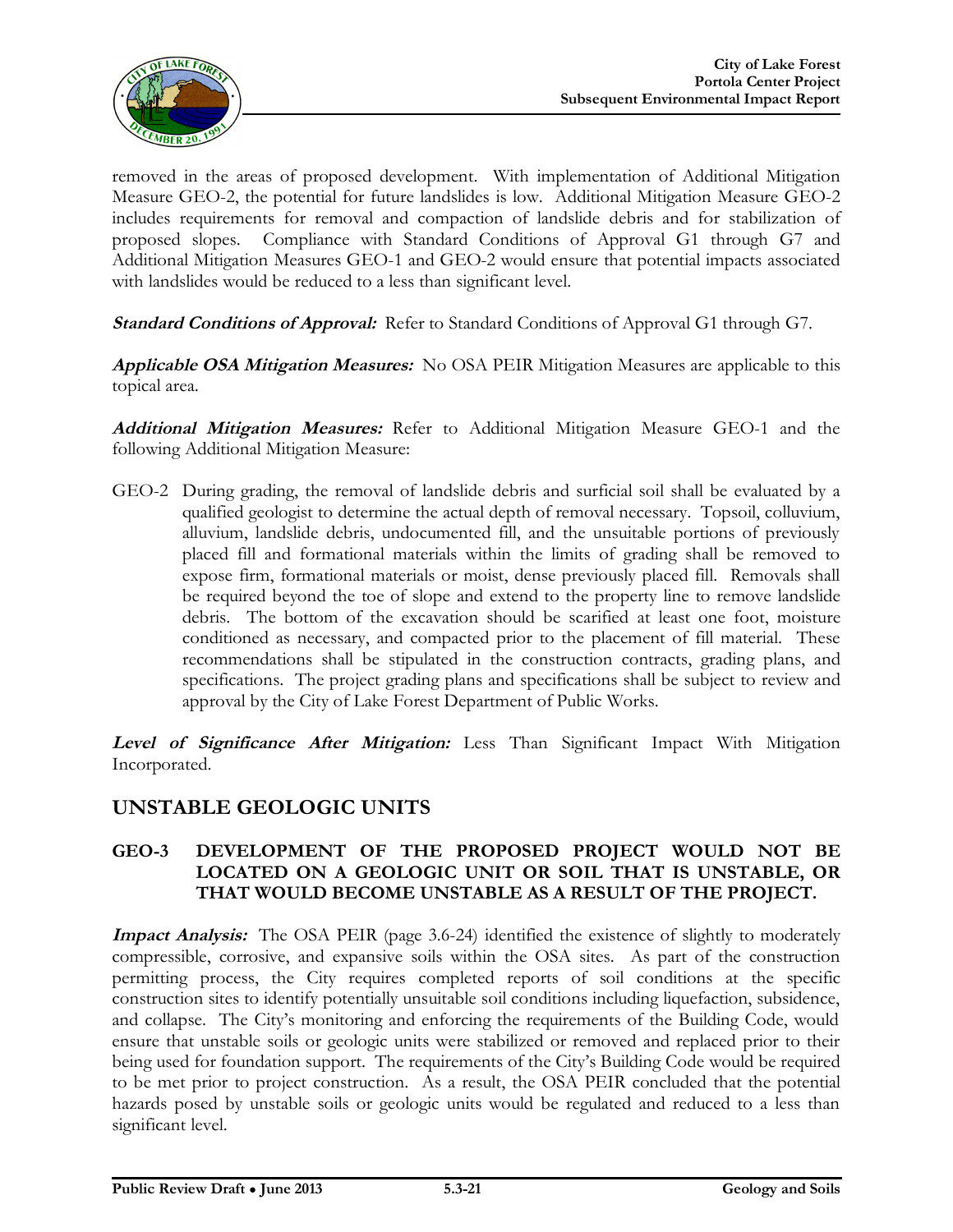

The Geotechnical Investigations evaluated the proposed slope configurations to calculate both surficial and global stability based on the current geologic information. Adverse geologic conditions including out-of-slope-bedding, bedding plane shears, and weak discontinuous claystone layers exist within the Yorba and La Vida Members of the Puente Formation (Tpy and Tplv) and the siltstone portions of the Soquel Member (Tps-slt). Slopes composed of siltstone formational material are considered potentially unstable if weak layers or adverse bedding orientations are present. Proposed cut slopes within the granular sandstone units of the Puente (Tps) and Capistrano (Tco) Formations should be stable. Overall, the proposed cut and fill slopes could be constructed as planned; however, due to the discontinuous nature of the weak layers within the siltstone portions of the formational materials, predicting or locating isolated layers is difficult. Fill slopes, typically containing integrated MSE retaining walls, are proposed to maximum heights of approximately 100 feet throughout the development. Buttress and stability fills, soil nails and/or shear pins would be required during grading operations where out-of-slope bedding orientations or bedding plane shears detrimentally affect the stability of the proposed slopes.

The slope stability analyses performed for the project site determined that stability fills would be required along cut slopes exposing siltstone units with bedding plane shears and out-of-slope bedding orientations. The approximate shear key widths for the proposed buttress slopes are presented on the Geologic Maps in Appendix 11.3. With incorporation of the recommendations for grading and drainage within the Geotechnical Investigations, the proposed slopes would be stable and would not be impacted from shallow sloughing conditions. Buttress grading plans showing proposed subdrain locations, tie-in and outlet points, and bottom and subdrain elevations would be prepared once the 40-scale grading plans and improvement plans are available to detail this information.

Buttress fills would be required as evaluated using the Cross-Sections within the Geotechnical Investigations (B-B′, C-C′, E-E′, D-D′, G-G′, H-H′, J-J′, L-L′, N-N′, Q-Q′, R-R′, S-S′, T-T′, U-U′, V-V′, and W-W′). Shear pins would be required on the lower slope of Lots 22 through 25 as presented in the calculations for Cross-Sections Q-Q′, R-R′, T-T′, and EE-EE'; refer to Appendix 11.3.

The slope stability analysis (refer to Appendix C within the Geotechnical Investigations [Appendix 11.3]) presents the approximate location of the buttresses. In addition, the approximate widths of the buttresses are presented on the Geologic Map and the Geologic Cross-Sections in Appendix 11.3. Additionally, some areas would possess a fill thickness differential due to the excavation of backcuts for the planned buttresses. The Geotechnical Investigations recommends a review of the limits of the buttresses prior to construction of the project and the settlement potential for the fill differential after the 40-scale grading plans have been prepared.

Cut slope excavations including buttresses and shear keys would be required to be observed full time during grading operations by a Certified Engineering Geologist to check that soil and geologic conditions do not differ significantly from those expected. During the construction of buttresses and during landslide removals, there is a risk for temporary backcut slopes to become unstable. This risk can be reduced by grading the buttress fill in short segments and/or flattening the inclination of the temporary slopes. These excavations would be backfilled as soon as possible after establishing the shear key; refer to Additional Mitigation Measure GEO-3 and GEO-4.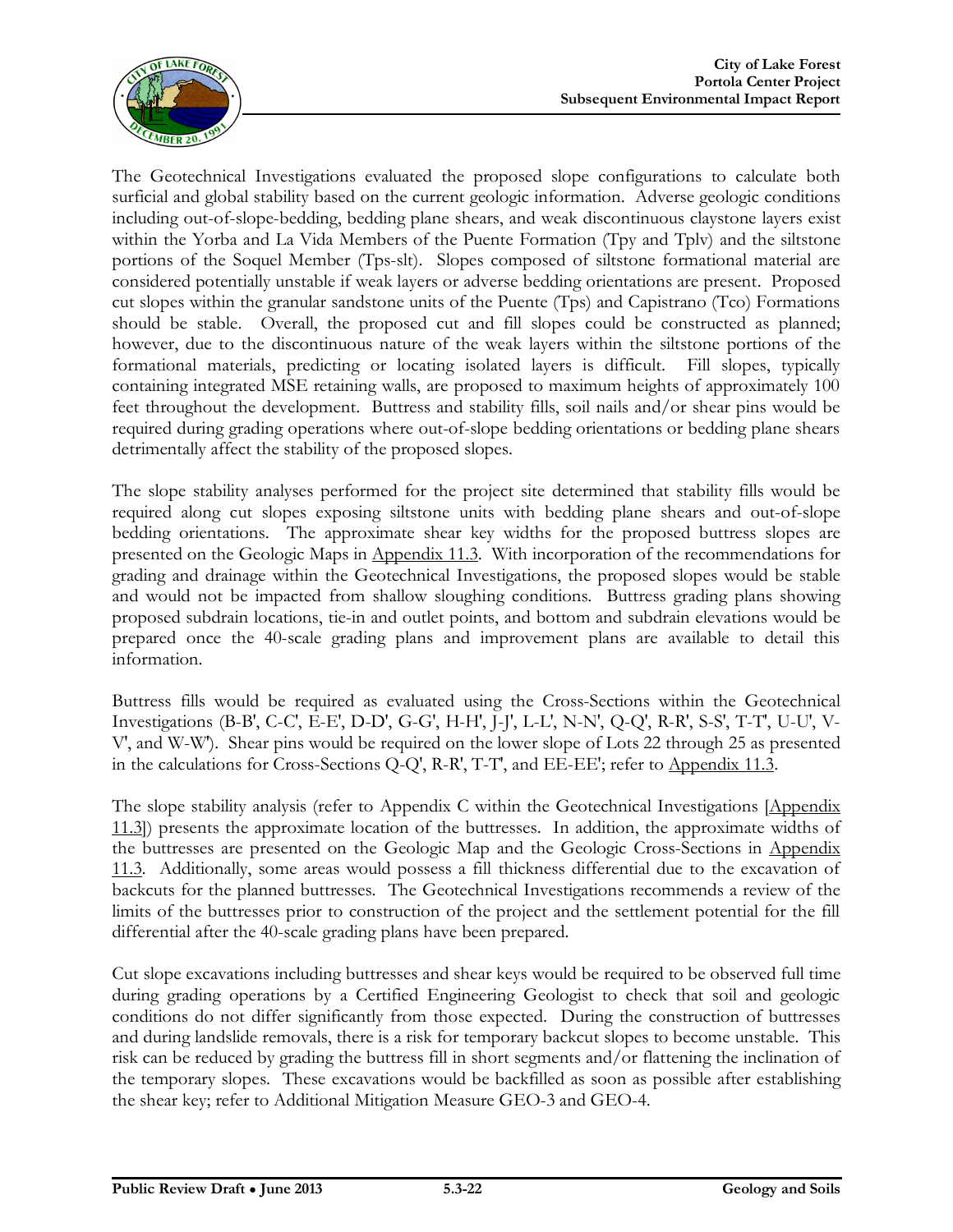

The slope located above Lots 17 through 22 on TTM 17300 (West) would require stabilization that may include one row of shear pins with a buttress below the pin, two rows of shear pins, or soil nails. This area is also affected by surficial slope creep. The shear pins or soil nails would be installed after the zone of the slope creep is removed and replaced by properly compacted fill.

The proposed site design consists of multiple retaining walls located within the westerly, southerly, and easterly perimeter slopes and within internal slopes of the project site. Proposed walls consist of both single and double-tier walls positioned within 2:1 slopes which reach overall heights of up to 120 feet. Individual wall heights reach a maximum of 30 feet. Terraced walls are designed with 2:1 separation slopes or level areas between the walls typically 20 to 30 feet in horizontal distance.

Preliminary information for the planned MSE walls are provided in the slope stability analyses of the Geotechnical Investigations. The reinforcement geogrid type, length, and spacing presented on the slope stability analyses are the estimated minimum requirements for the required factor of 1.5 and 1.1 for static and seismic conditions, respectively. Additional Mitigation Measure GEO-5 requires review of the retaining wall plans by a qualified geotechnical consultant after the walls have been designed. Compliance with Standard Conditions of Approval G1 through G7 and Additional Mitigation Measures GEO-1 through GEO-5 would ensure that potential impacts associated with unstable geologic units would be reduced to a less than significant level.

**Standard Conditions of Approval:** Refer to Standard Conditions of Approval G1 through G7.

**Applicable OSA Mitigation Measures:** No OSA PEIR Mitigation Measures are applicable to this topical area.

**Additional Mitigation Measures:** Refer to Additional Mitigation Measure GEO-1, GEO-2, and the following Additional Mitigation Measures:

- GEO-3 During grading, cut slope excavations including buttresses and shear keys shall be observed full time by a Certified Engineering Geologist to confirm that soil and geologic conditions do not differ significantly from those expected. This requirement shall be stipulated in the construction contracts, grading plans, and specifications. The project grading plans and specifications shall be subject to review and approval by the City of Lake Forest Department of Public Works.
- GEO-4 Prior to the issuance of any grading permit, the City Engineer shall confirm that all grading plans and specifications require that buttress fill is graded in short segments and/or the inclination of the temporary slopes is flattened to ensure stability of backcut slopes.
- GEO-5 Concurrent with submittal of the 40-scale grading plans, the final retaining wall plans shall be reviewed by a qualified geotechnical consultant. Review of the final retaining wall plans shall ensure that the reinforcement geogrid type, length, and spacing presented on the slope stability analyses are the estimated minimum requirements for the required factor of 1.5 and 1.1 for static and seismic conditions, respectively. The review shall also verify that all applicable recommendations from the project Geotechnical Investigations are incorporated.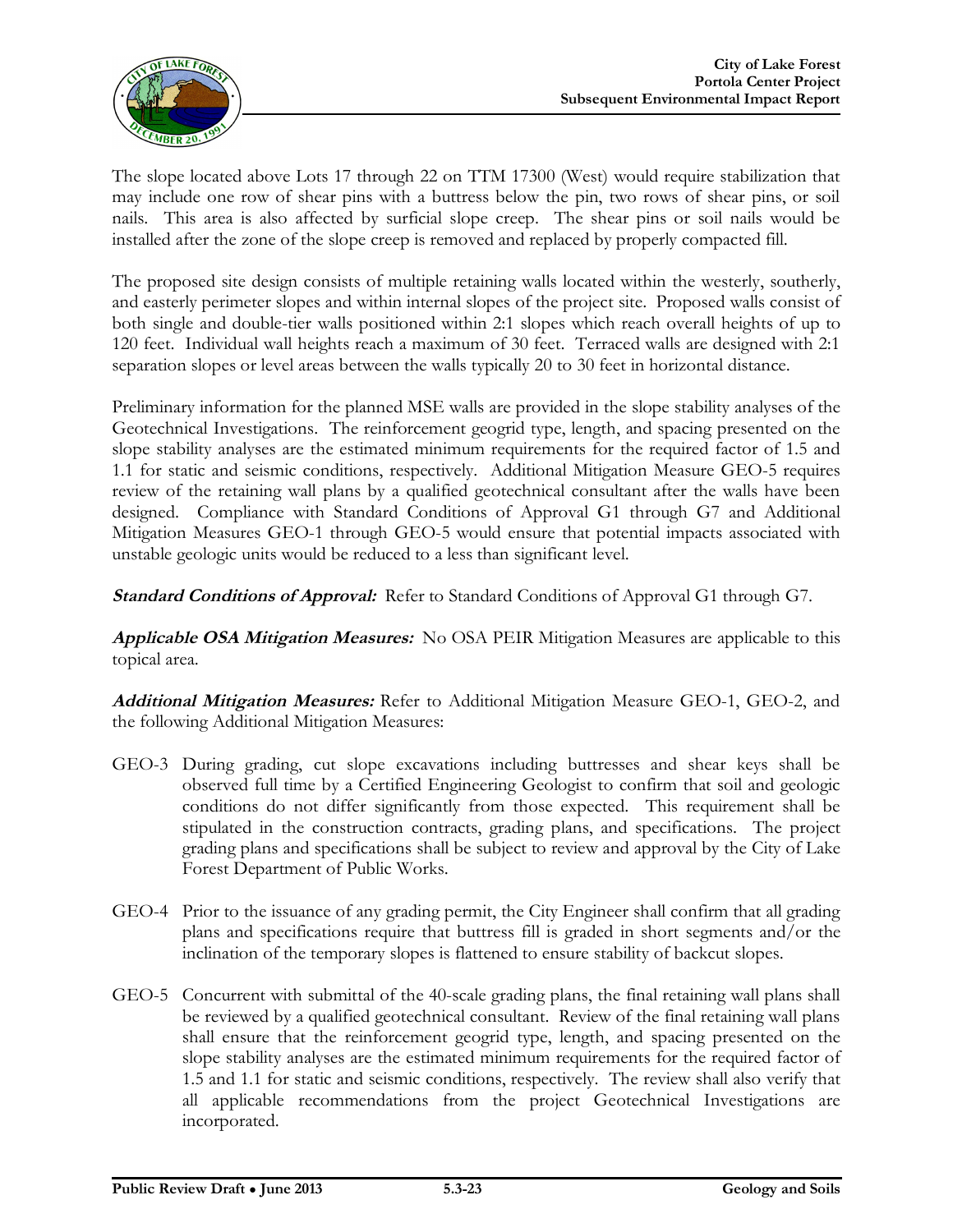

**Level of Significance After Mitigation:** Less Than Significant Impact With Mitigation Incorporated.

#### **EXPANSIVE SOILS**

#### **GEO-4 THE PROPOSED PROJECT WOULD NOT BE LOCATED ON EXPANSIVE SOIL CREATING SUBSTANTIAL RISKS TO LIFE OR PROPERTY.**

**Impact Analysis:** The OSA PEIR states (page 3.6-25) that the existence of slightly to moderately expansive soils at the OSA raises concerns about foundation stability for public facilities, dwellings, roads, and utilities. An acceptable degree of soil stability would be achieved for expansive soils by the required incorporation of soil treatment programs in the excavation and construction plans to address site-specific soil conditions. The City's monitoring and enforcing the requirements of the Grading Code would ensure that expansive soils were stabilized or removed and replaced prior to their being used for foundation support. The OSA PEIR concludes that compliance with the City's Grading Code would reduce the potential hazards posed by expansive soils to a less than significant level.

Based on the project Geotechnical Investigations, the on-site geologic units possess physical and chemical characteristics that may adversely affect the proposed project in their present condition. The analyses within the Geotechnical Investigations expect the soil within the upper five feet of proposed grade to be "expansive" (Expansion Index [EI] greater than 20) as defined by 2010 CBC Section 1803.5.3. Table 5.3-3, *Soil Classification Based on Expansion Index*, presents soil classifications based on the expansion index.

| <b>Expansion Index (EI)</b>                                                                                                                                                                                             | <b>Expansion Classification</b> | 2010 CBC<br><b>Expansion Classification</b> |  |
|-------------------------------------------------------------------------------------------------------------------------------------------------------------------------------------------------------------------------|---------------------------------|---------------------------------------------|--|
| $0 - 20$                                                                                                                                                                                                                | Very Low                        | Non-Expansive                               |  |
| $21 - 50$                                                                                                                                                                                                               | Low                             |                                             |  |
| $51 - 90$                                                                                                                                                                                                               | Medium                          |                                             |  |
| $91 - 130$                                                                                                                                                                                                              | High                            | Expansive                                   |  |
| Greater Than 130                                                                                                                                                                                                        | Very High                       |                                             |  |
| Source: Geocon, Inc., Geotechnical Investigation for Portola Center North Tentative Tract No. 17300, April 16, 2013 and<br>Geotechnical Investigation for Portola Center South Tentative Tract No. 15353, July 6, 2012. |                                 |                                             |  |

| Table 5.3-3                                  |  |
|----------------------------------------------|--|
| Soil Classification Based on Expansion Index |  |

Laboratory Expansion Index testing indicates the on-site material is expected to possess an Expansion Index of 130 or less corresponding to a "very low" to "high" expansion potential. Therefore, additional testing for expansion potential should be performed during grading once final grades are achieved; refer to Additional Mitigation Measure GEO-6. Additionally, excavated soil with an expansion index greater than 90 should be kept at least 4 feet below finish grade in areas of the structural fill, where possible.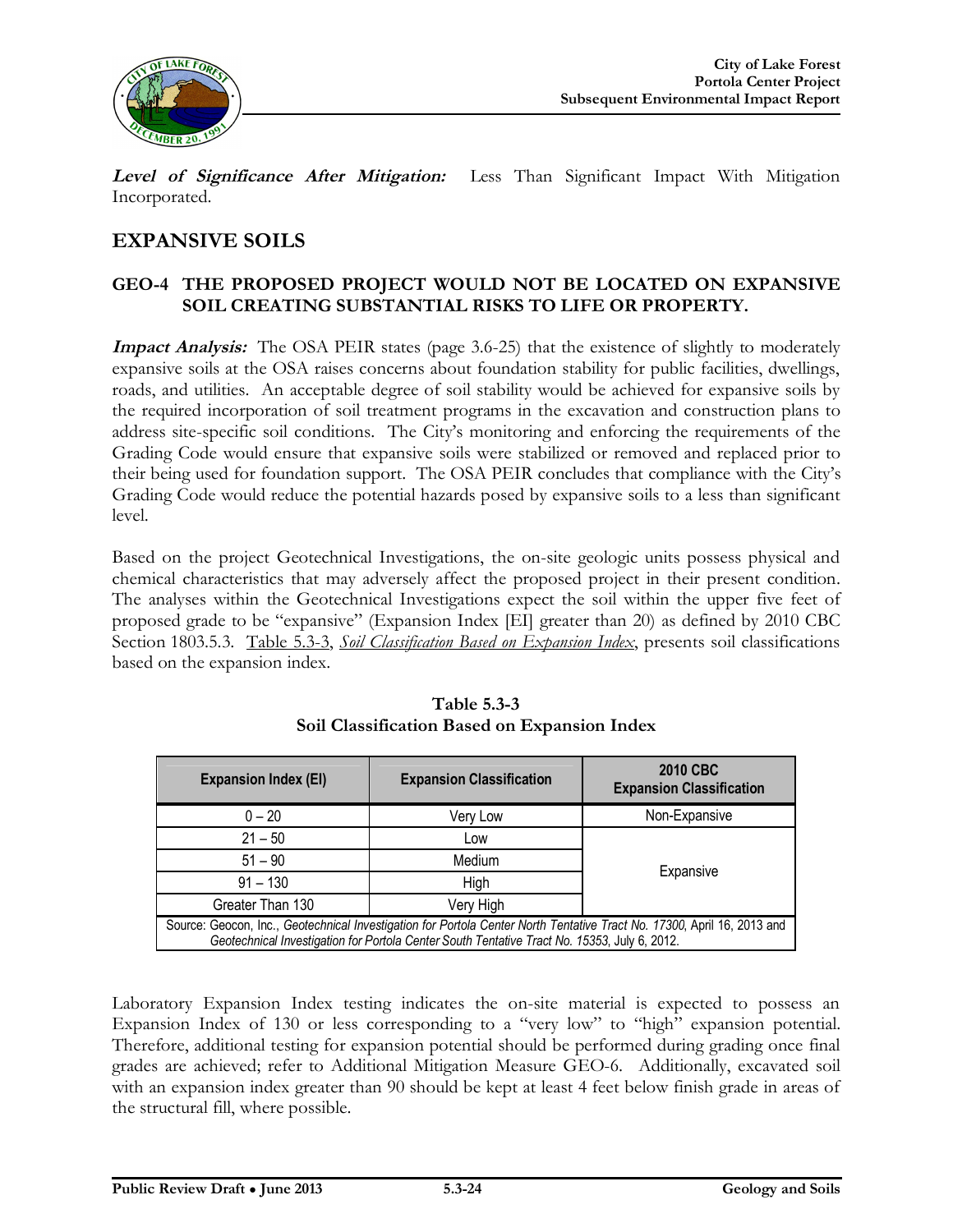

#### **Hydroconsolidation**

Hydroconsolidation is the tendency of unsaturated soil structure to collapse upon saturation resulting in the overall settlement of the affected soil and overlying foundations or improvements supported thereon. Potentially compressible surficial soil underlying the proposed structures and existing fill is typically removed and recompacted during remedial site grading. However, if compressible soil is left in-place, a potential for settlement due to hydroconsolidation of the soil exists.

Based on the project Geotechnical Investigations, the results of the laboratory consolidation tests for the fill materials indicate a range of 0.8 percent swell to about 1.3 percent collapse with an average of zero consolidation when water is added. An approximate average degree of saturation of 80 percent on the samples obtained during the investigation was calculated. Therefore, based on the results of the laboratory tests and the calculated degree of saturation of the existing fill materials, settlement due to hydroconsolidation would not affect the proposed project. Compacted fill generally settles up to about 0.4 percent of the fill thickness. Based on the results of the settlement monument readings that were performed roughly 11 to 19 years after fill placement, the average percentage of settlement is about 0.04 percent over a four year period with a near flat settlement average rate of 0.12 inches per year. Therefore, the settlement is near completion for the fill already placed. Impacts in this regard would be less than significant.

**Standard Conditions of Approval:** Refer to Standard Conditions of Approval G1 through G7.

**Applicable OSA Mitigation Measures:** No OSA PEIR Mitigation Measures are applicable to this topical area.

**Additional Mitigation Measures:** Refer to Additional Mitigation Measure GEO-1 and the following Additional Mitigation Measure:

GEO-6 During the grading phase, additional testing for expansion potential shall be performed once final grades are achieved. Excavated soil with an expansion index greater than 90 shall be kept at least 4 feet below finish grade in areas of the structural fill, where possible. These recommendations shall be stipulated in the construction contracts, grading plans, and specifications. The project grading plans and specifications shall be subject to review for expansive soils and approval by the City of Lake Forest Department of Public Works.

**Level of Significance After Mitigation:** Less Than Significant Impact With Mitigation Incorporated.

#### **CORROSIVE SOILS**

#### **GEO-5 DEVELOPMENT OF THE PROPOSED PROJECT WOULD NOT ENCOUNTER CORROSIVE SOILS POTENTIALLY RESULTING IN DAMAGE TO FOUNDATIONS AND BURIED PIPELINES.**

**Impact Analysis:** As discussed in the OSA PEIR (page 3.6-24), the existence of slightly to moderately compressible, corrosive, and expansive soils at the OSA sites makes it necessary to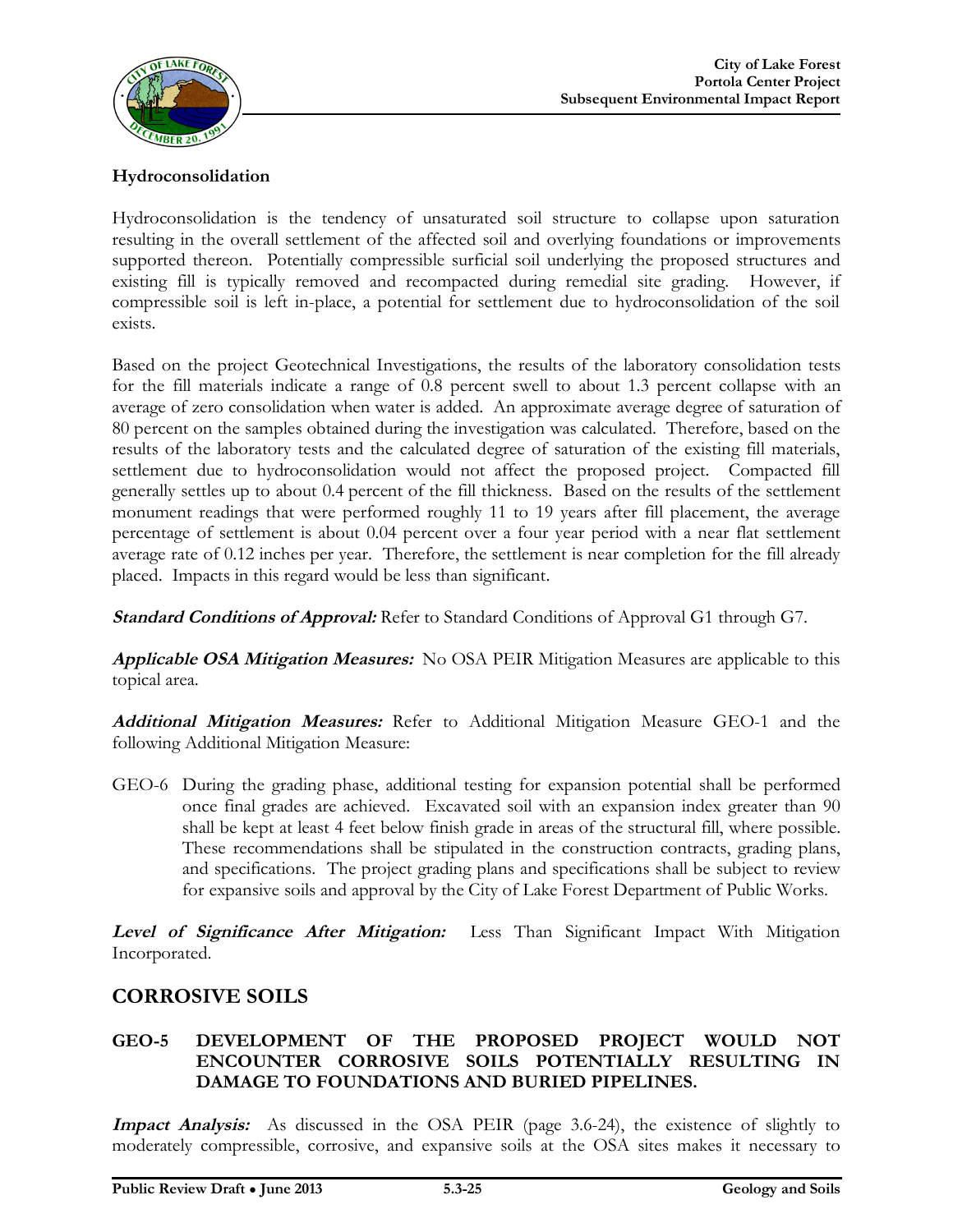

ensure the soils used for foundation support are sound. The OSA PEIR concluded that compliance with the City's Grading Code requirements would ensure that the potential hazards posed by unstable soils or geologic units would be regulated and reduced to a less than significant level.

The Geotechnical Investigations performed laboratory tests on samples of the site materials to evaluate the percentage of water-soluble sulfate content. The results indicate that the on-site materials at the locations tested possess "moderate" to "severe" sulfate exposure to concrete structures. Table 5.3-4, *Requirements for Concrete Exposed to Sulfate-Containing Solutions*, presents a summary of concrete requirements set forth by 2010 CBC Section 1904.3 and American Concrete Institute (ACI) *Building Code Requirements for Structural Concrete*, Standard 318. The presence of watersoluble sulfates is not a visually discernible characteristic; therefore, other soil samples from the site could yield different concentrations. Additionally, landscaping activities (i.e., addition of fertilizers and other soil nutrients) may affect the concentration over time.

| <b>Table 5.3-4</b>                                                |
|-------------------------------------------------------------------|
| Requirements for Concrete Exposed to Sulfate-Containing Solutions |

| <b>Sulfate</b><br><b>Exposure</b>                                                                                                                                                                                          | <b>Exposure</b><br><b>Class</b> | <b>Water-Soluble</b><br><b>Sulfate Percent</b><br>by Weight | <b>Cement</b><br><b>Type</b> | <b>Maximum Water to</b><br><b>Cement Ratio</b><br>by Weight | <b>Minimum</b><br><b>Compressive</b><br>Strength (psi) |
|----------------------------------------------------------------------------------------------------------------------------------------------------------------------------------------------------------------------------|---------------------------------|-------------------------------------------------------------|------------------------------|-------------------------------------------------------------|--------------------------------------------------------|
| Not Applicable                                                                                                                                                                                                             | S <sub>0</sub>                  | $0.00 - 0.10$                                               |                              |                                                             | 2,500                                                  |
| Moderate                                                                                                                                                                                                                   | S1                              | $0.10 - 0.20$                                               |                              | 0.50                                                        | 4,000                                                  |
| Severe                                                                                                                                                                                                                     | S <sub>2</sub>                  | $0.20 - 2.00$                                               |                              | 0.45                                                        | 4,500                                                  |
| Very Severe                                                                                                                                                                                                                | S3                              | > 2.00                                                      | V+ Pozzolan or Slag          | 0.45                                                        | 4,500                                                  |
| Geocon, Inc., Geotechnical Investigation for Portola Center North Tentative Tract No. 17300, April 16, 2013 and Geotechnical<br>Source:<br>Investigation for Portola Center South Tentative Tract No. 15353, July 6, 2012. |                                 |                                                             |                              |                                                             |                                                        |

The Geotechnical Investigations selected samples to perform potential of hydrogen (pH), resistivity, and water-soluble chloride testing to help evaluate the corrosion potential of the planned improvements. Future studies should evaluate corrosion test results and incorporate the necessary precautions to avoid premature corrosion on buried metal pipes and concrete structures in direct contact with the soils. Therefore, Additional Mitigation Measure GEO-7 requires a registered corrosion engineer to be consulted during preparation of the Final Geotechnical Engineering Report. Compliance with the Building Code and Additional Mitigation Measure GEO-7 would reduce potential impacts associated with corrosive soils to a less than significant level.

**Standard Conditions of Approval:** No Standard Conditions of Approval are applicable to this topical area.

**Applicable OSA Mitigation Measures:** No OSA PEIR Mitigation Measures are applicable to this topical area.

**Additional Mitigation Measures:** Refer to Additional Mitigation Measure GEO-1 and the following Additional Mitigation Measure: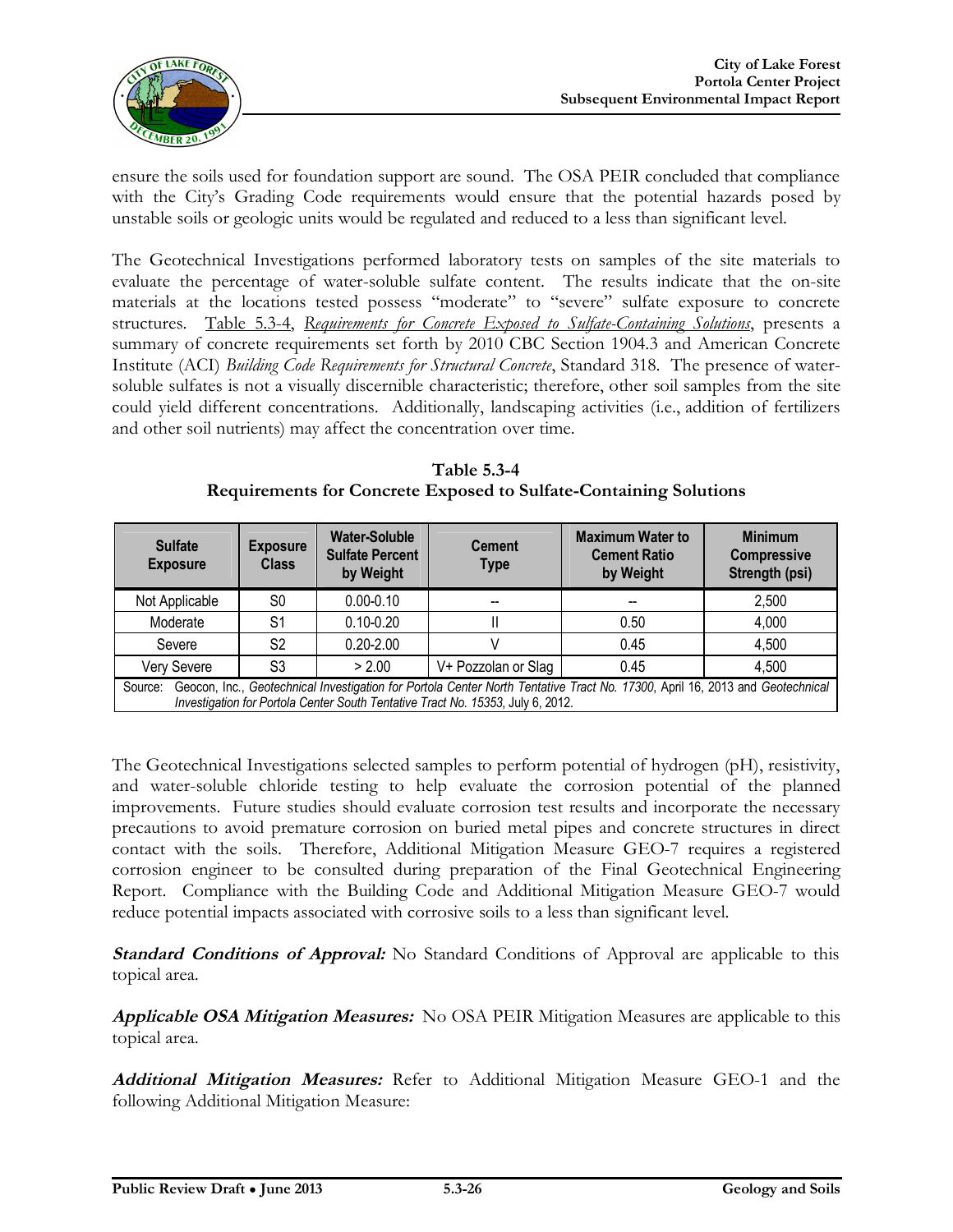

GEO-7 Concurrent with submittal of the 40-scale grading plans, the City's Engineer shall confirm that the project's Final Geotechnical Engineering Report includes recommendations from a corrosion engineer for proper protection of buried metal pipes at the project site.

**Level of Significance After Mitigation:** Less Than Significant With Mitigation Incorporated.

# **5.3.6 CUMULATIVE IMPACTS**

Table 4-1, *Cumulative Projects List*, identifies the related projects and other possible development in the area determined as having the potential to interact with the proposed project to the extent that a significant cumulative effect may occur. The following discussions are included per topic area to determine whether a significant cumulative effect would occur.

#### **SEISMICALLY INDUCED HAZARDS, UNSTABLE GEOLOGIC UNITS, EXPANSIVE SOILS, AND CORROSIVE SOILS**

- **THE PROPOSED PROJECT, COMBINED WITH OTHER RELATED CUMULATIVE PROJECTS, WOULD NOT EXPOSE PEOPLE OR STRUCTURES TO POTENTIAL SUBSTANTIAL ADVERSE EFFECTS ASSOCIATED WITH SEISMICALLY INDUCED GROUND FAILURE, INCLUDING LIQUEFACTION.**
- **THE PROPOSED PROJECT, COMBINED WITH OTHER RELATED CUMULATIVE PROJECTS, WOULD NOT EXPOSE PEOPLE OR STRUCTURES TO POTENTIAL SUBSTANTIAL ADVERSE EFFECTS ASSOCIATED WITH SEISMICALLY INDUCED LANDSLIDES.**
- **THE PROPOSED PROJECT, AND OTHER RELATED CUMULATIVE PROJECTS, WOULD NOT BE LOCATED ON A GEOLOGIC UNIT OR SOIL THAT IS UNSTABLE, OR THAT WOULD BECOME UNSTABLE AS A RESULT OF THE PROJECT.**
- **THE PROPOSED PROJECT, AND OTHER RELATED CUMULATIVE PROJECTS, WOULD NOT BE LOCATED ON EXPANSIVE SOIL CREATING SUBSTANTIAL RISKS TO LIFE OR PROPERTY.**
- **THE PROPOSED PROJECT, AND OTHER RELATED CUMULATIVE PROJECTS, WOULD NOT ENCOUNTER CORROSIVE SOILS POTENTIALLY RESULTING IN DAMAGE TO FOUNDATIONS AND BURIED PIPELINES.**

Impact Analysis: According to mapping produced by the State of California<sup>6</sup>, there are no areas susceptible to liquefaction mapped at the site and the potential for liquefaction is considered to be low. Additionally, project-related impacts from lateral spreading, landslides, unstable geologic units, and expansive/corrosive soils would be reduced to a less than significant level with implementation of Additional Mitigation Measures GEO 1 through GEO-7. The geotechnical characteristics of

 $\overline{a}$ 

<sup>6</sup> California Division of Mines and Geology (CDMG), *State of California Seismic Hazard Zones, El Toro Quadrangle,*  January 17, 2001.